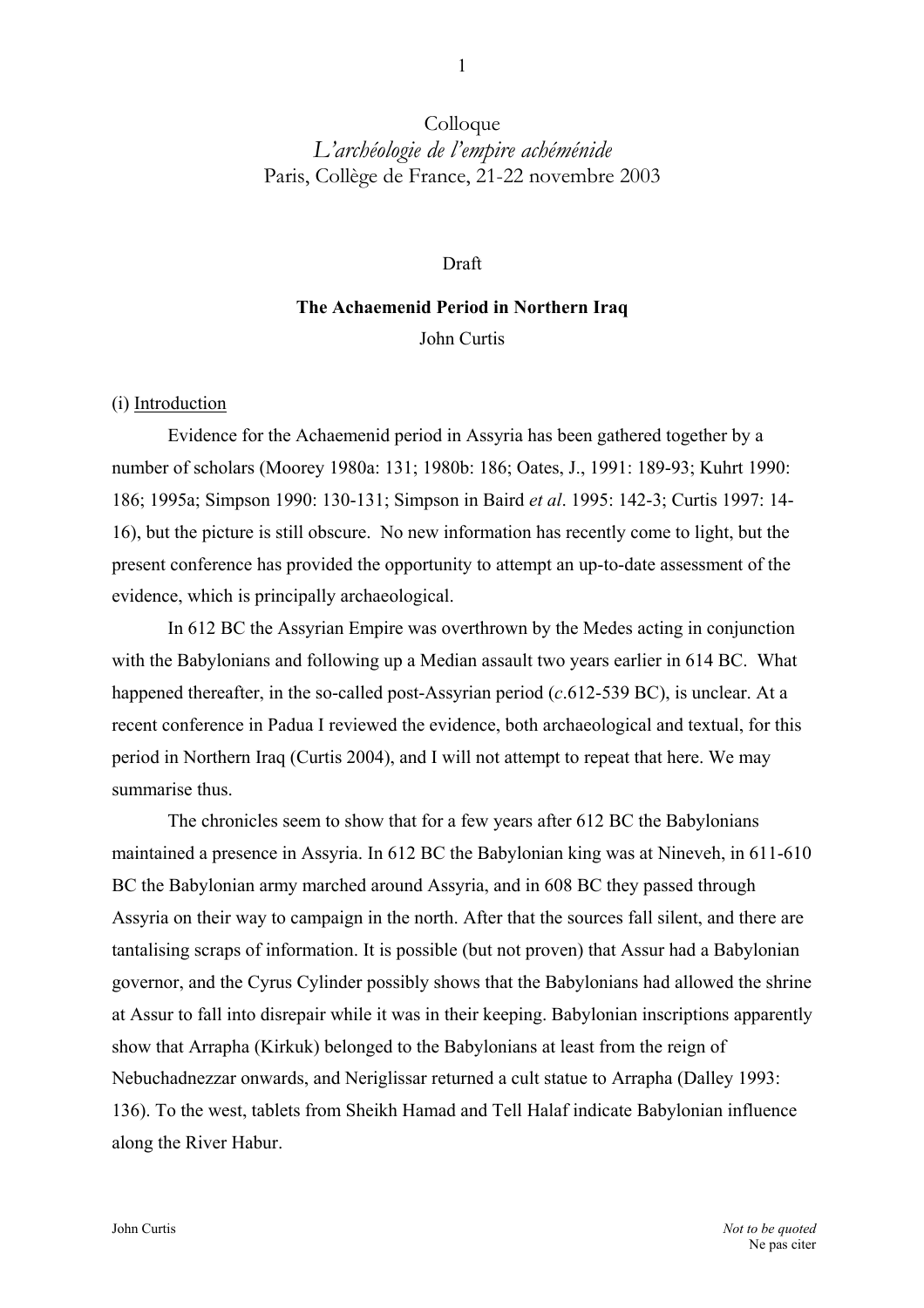On the other hand, the Medes were probably controlling Erbil, they seem to have been in the vicinity of Harran at least in 555 BC, it is highly likely they were passing through Assyria in the years 590-585 BC when they were fighting against the Lydians, and when Cyrus attacked Lydia in 547 BC he crossed the Tigris below Erbil, before marching through Assyria, apparently without encountering any Babylonian opposition. The situation, then, is not straightforward. For a few years after 612 BC the Babylonians may have maintained a presence in the Nineveh region, and it could be that they brought some of the southern cities such as Assur and Kirkuk under their control, but how long these arrangements lasted and how effective they were is not clear. At the same time, there is no evidence that the Medes established a permanent presence in the area, with the possible exception of Erbil. However, they almost certainly used Assyria as a thoroughfare. The most probable situation, then, is that neither the Babylonians nor the Medes exercised any meaningful control over the Assyrian heartland, which remained in a backward state during this period.

This situation seems to be borne out by the archaeological record. There is evidence of some re-occupation at most of the main Assyrian centres, including Nimrud, Nineveh, Khorsabad and Assur, but it is of an impoverished nature, represented by so-called "squatter levels" which are characterised by beaten earth floors, flimsy partition walls and makeshift roofs. There is no credible evidence to suggest that the Assyrian palaces went on being used as before, and the presence of occasional later items such as a seated statue of Heracles found by Rassam at Nineveh or a sculptured stone lintel of Parthian date found by George Smith also at Nineveh certainly does not prove that Assyrian buildings were continuously inhabited. Post-Assyrian levels have also been identified at Khirbet Qasrij and Khirbet Khatuniyeh in the Eski Mosul Dam Salvage Project. The pottery from these post-Assyrian levels, particularly at Nimrud, is scarcely distinguishable from pottery of the pre-sack period, but the introduction of a few new forms can be recognised, notably at Khirbet Qasrij. We can say little about other types of material culture.

For the Achaemenid period, the situation is similarly unclear. This is partly because of the lack of reliable historical sources, and partly because of the sparseness and uncertainty of the archaeological record. Nevertheless, some sort of picture is beginning slowly to emerge.

#### (ii) The Sources

Unfortunately there are no cuneiform tablets from the Assyrian heartland that are securely dated to the Achaemenid period. A tablet from Tell Fisna in the Eski Mosul Dam Salvage Project is thought by Jeremy Black to be Hellenistic (Black 1997), while a tablet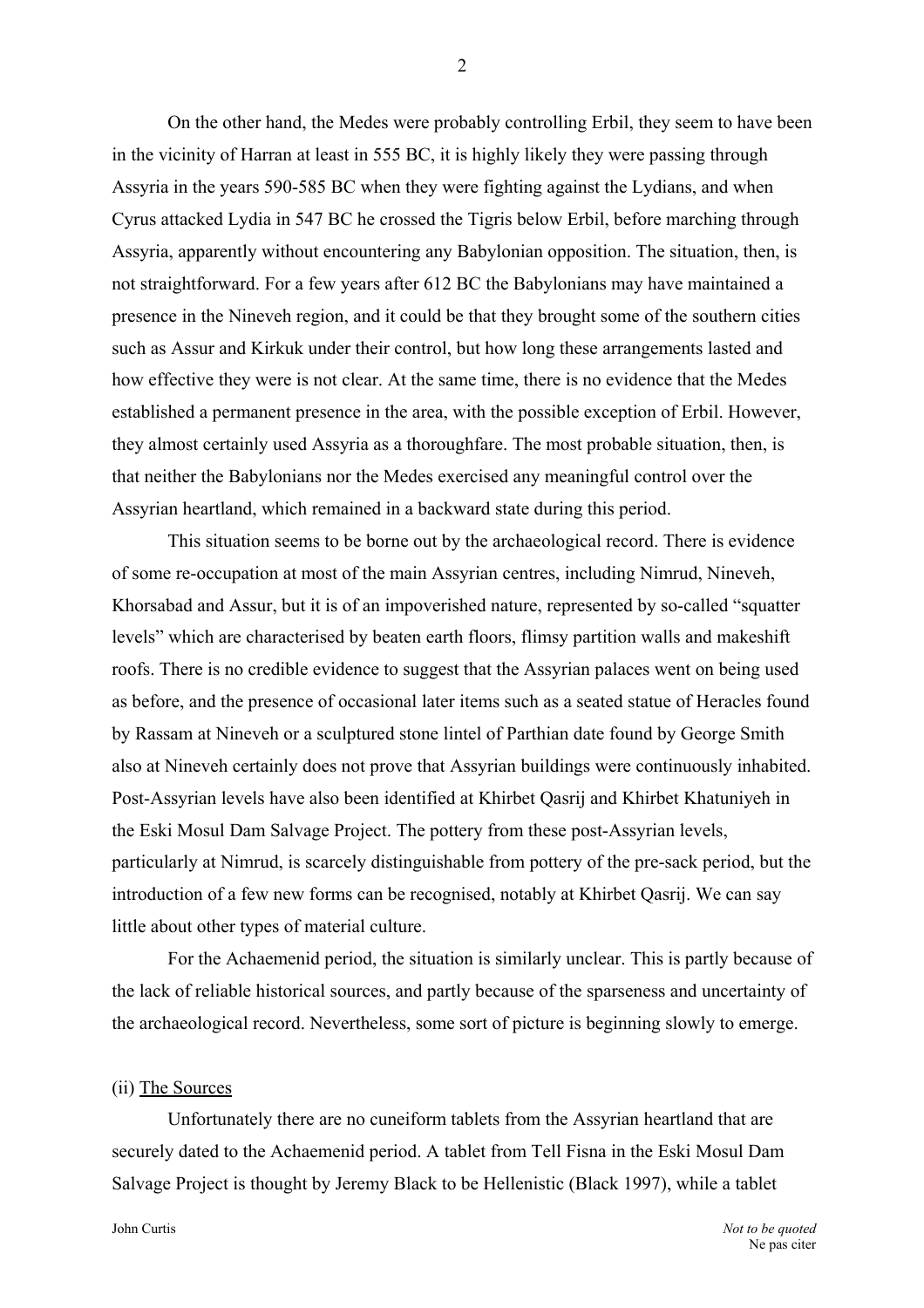from Yarim Tepe is of uncertain date (Kuhrt 1995a; 250). There are a few tablets from Persepolis that record rations given to Assyrian workers, but they are not particularly informative (Kuhrt 1995a: 242). The same goes for the so-called 'foundation charter' in which Darius describes the construction of his palace at Susa. He lists the places which supplied raw materials, the people who helped in their transportation, and the craftsmen who worked them at Susa (Kent 1950: 142-4, DSf; Briant 2002: 172). Although this inscription exists in different versions with minor variations, the information about Assyria and Assyrians is consistent: $<sup>1</sup>$  $<sup>1</sup>$  $<sup>1</sup>$  no raw materials or craftsmen came from Assyria, and the only role</sup> of the Assyrians (or Syrians) is to have transported the cedars of Lebanon as far as Babylon. Presumably they were floated down the Euphrates.

Next there is an interesting Aramaic document of *c*.410 BC issued by Arsames, satrap of Egypt, on behalf of his estate manager Nehtihor who is travelling from Babylonia to Egypt. The document asks officials in centres along the route, which passes through Assyria, to supply provisions to Nehtihor's party (Kuhrt 1995b: 693; Briant 2002: 364). The following towns are named, all of which may be assumed to have been relatively prosperous administrative centres at this time: Lair (Assyrian Lahiru, probably Eski Kifri in the Diyala Valley)<sup>[2](#page-2-1)</sup>; Arzuhin (Assyrian Arzuhina, perhaps Tell Chemchemal, 40 km east of Kirkuk); Arbela (Erbil); Halsu (location unknown); and Matalubash (Assyrian Ubaše, probably Tell Huwaish, on the River Tigris 20 km north of Assur).

There is some information, chiefly relating to conditions in rural Assyria, in the classical authors, which is of interest but is to be used with caution. For example, Xenephon in his *Anabasis* describes the journey taken by the 10,000 Greeks up the east bank of the Tigris and through the Assyrian heartland, past Nimrud and Nineveh. From Arrian we get a hint that the Assyrian countryside was prosperous, because he tells us that "he (Alexander) continued inland through the country called Mesopotamia, keeping on his left the Euphrates and the mountains of Armenia. On setting out from the Euphrates he did not take the direct route for Babylon, since by going the other road all supplies were easier to obtain for the army, green fodder for the horses and provisions from the country, and the heat was less intense" (Arrian, *Anabasis*, III.7.3.).

As the country of Assyria (no.VIII) covers an area much greater than the original Assyrian homeland, including the middle and upper Euphrates with much of modern Syria

<span id="page-2-0"></span><sup>1</sup> See Kuhrt's comment that the Babylonian version of the text states that the work was done by 'ebir nāri' (Kuhrt 1995a: 242).

<span id="page-2-1"></span>Identifications follow Oates 1968: 59. See now Kuhrt 1995a: 244, and in particular for evidence that Matalubash is more plausibly to be identified as Tilbis near 'Ana on the River Euphrates.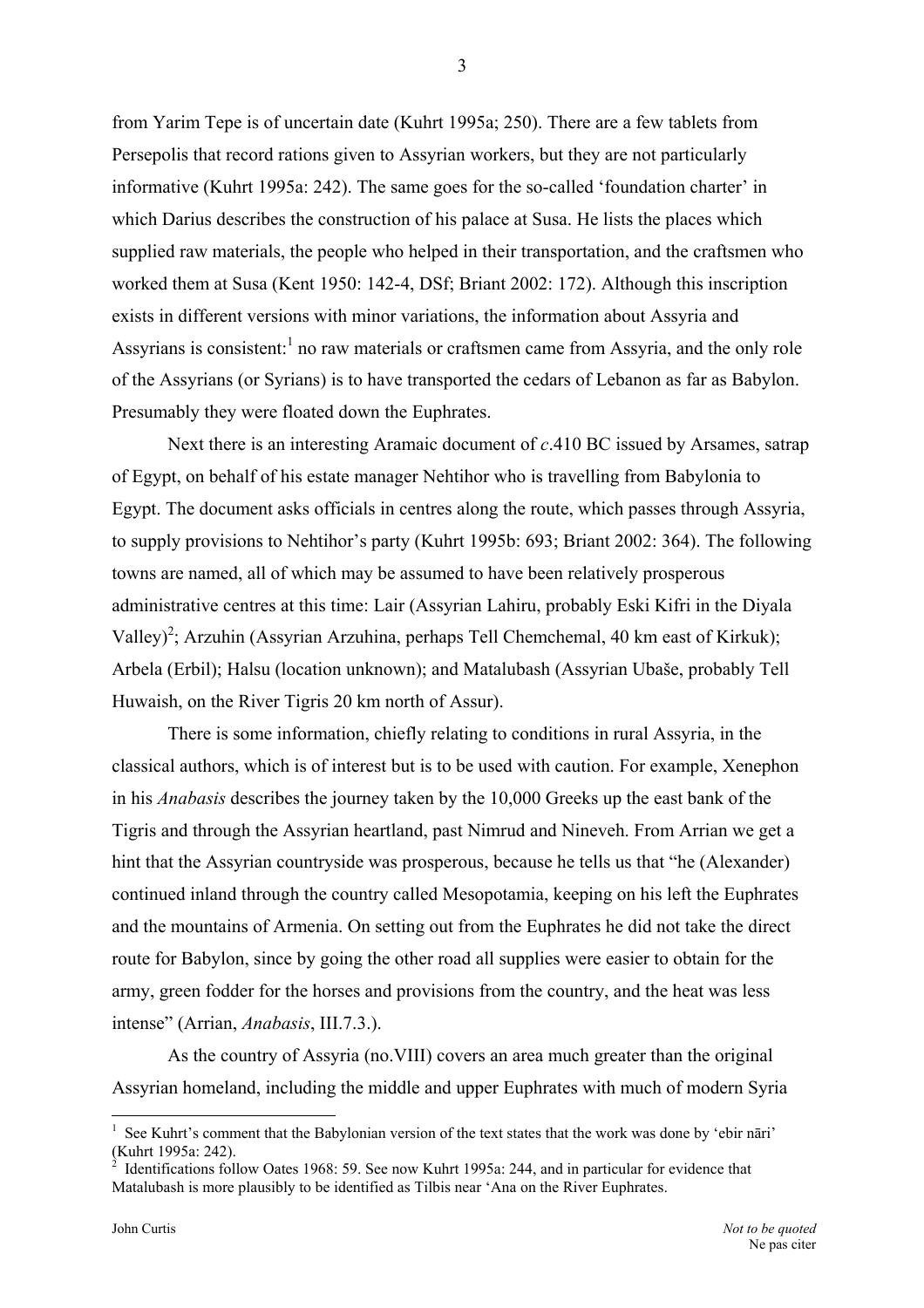and part of south-east Turkey, it would be unsafe to infer much about Northern Iraq from Achaemenid-period pictorial representations and texts mentioning Assyria.<sup>3</sup> Nevertheless, we should briefly deal with this evidence.

Firstly, there are the tribute bearers at Persepolis. Amongst the delegations shown on the east and north sides of the Apadana, no.VIII is now usually identified as Assyrians (Roaf 1983: 51, 62, 130; Briant 2002: 175).<sup>[4](#page-3-1)</sup> The delegation consists of seven bearded men, two of whom are carrying bowls, one is carrying animal skins, one is carrying a length of cloth and two are leading rams (Walser 1966: pls.1[5](#page-3-2), 51-53).<sup>5</sup> The men are wearing a long tunic that reaches down to the calves of their legs and is accompanied by a ribbed belt which is tied by tucking the fringed end underneath it. Around their heads they have a ridged band evidently made of the same textile material as the belt, similarly with a fringed end tied in the same way. On their feet they wear ankle-length boots with the laces tied in an elaborate bow. The bowls being carried by these men are simple carinated forms that develop from the Assyrian type and are widespread in Achaemenid material culture. Otherwise the association is with sheep – the rams, the animal skins and the 'ream' of cloth. This is completely what one might expect as the tribute of Assyria, where the low, undulating hills are ideal for breeding sheep. It is more difficult, however, to reconcile the dress of the figures with what we know from the Assyrian reliefs.

The same figures, wearing similar costume and again identified as Assyrians, are found amongst the throne-bearers in the doorway reliefs in the Central Building and in the Hall of 100 Columns at Persepolis (Schmidt 1953: pls.80/no.8, 111/no.E4; Walser 1966: fig.6/8; Briant 2002: 174, fig.10; Roaf 1983: 130). The throne-bearers at Naqsh-i Rustam that have been identified as Assyrian (Schmidt 1970: fig.49, no.17) are slightly different. They have knee-length tunics accompanied by a broad, flat belt, and in fact look rather more like the Assyrians on Assyrian reliefs than the tributaries.

Any survey of Northern Iraq in the Achaemenid period must take account of what relations there may have been with Iran at this period, and pertinent here is the influence of Assyrian art on Achaemenid sculpture. Of course, it cannot be disputed that there is substantial influence from Lydia and Ionia, as demonstrated by Nylander and others, but there is nevertheless a substantial Assyrian contribution. This is shown by the winged bulls,

4

<span id="page-3-0"></span><sup>&</sup>lt;sup>3</sup> For example, there is a Minaean (South Arabian) inscription probably of Achaemenid date referring to a merchant caravan that has traded in Egypt, Assyria and trans-Euphrates (Briant 2002: 716), and there is a fortification tablet referring to a business trip to Assyria (Kuhrt 1995a:  $242$ ).

<span id="page-3-1"></span>But Walser, following Herzfeld and Schmidt, regards them as Cilicians (Walser 1966: 66).

<span id="page-3-2"></span><sup>&</sup>lt;sup>5</sup> Other delegations of Assyrians at Persepolis occur in Darius' Palace and in the Palace of Artaxerxes I (Schmidt 1953: pls.153B, 203C; Roaf 1983: 130).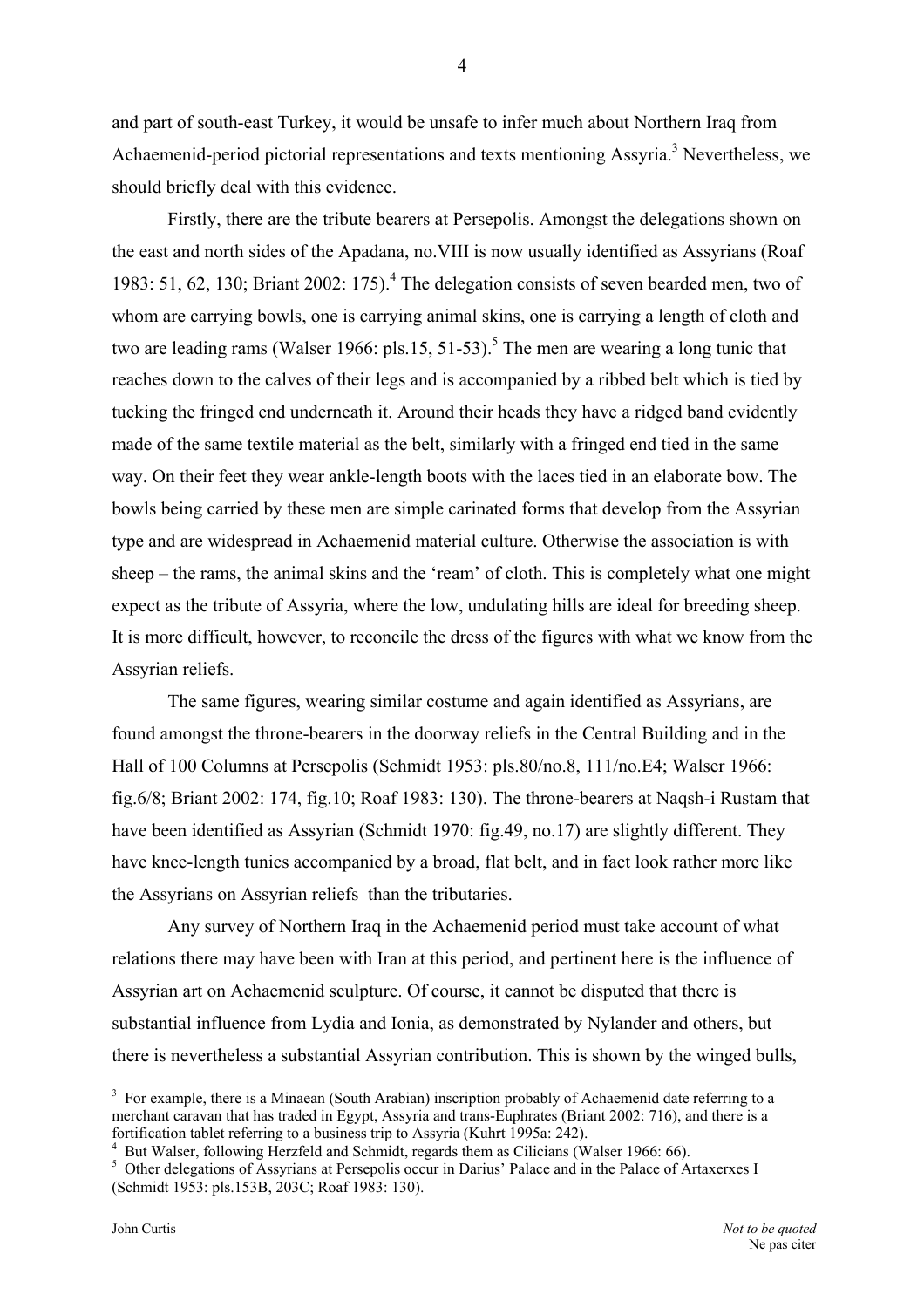the reliefs at Pasargadae, and the general concept of decorating palaces with sculpted stone reliefs. The Assyrian influence is particularly clear at Pasargadae. In Gate R, the entrance is thought to have been flanked by winged bulls (Stronach 1978: 44), while the 4-winged guardian figure (Stronach 1978: pls.43-46, fig.25) is essentially Assyrian in inspiration, although other influences are also evident, such as the Egyptian crown. In Palace S the entrances are flanked by reliefs, that even though only the bottom parts are preserved, are clearly Assyrian in style (Stronach 1978: pls.58-[6](#page-4-0)1, figs.34-36). <sup>6</sup> They show a human figure followed by a figure with bird's talons, probably a lion-demon (NW doorway), a human figure wearing a fish-cloak followed by a bull-man (SE doorway), two human figures accompanied by a hoofed quadruped (SW doorway), and part of a human foot (NE doorway).<sup>7</sup> At Persepolis we have the colossal gateway figures and the scenes of presentation to the king.

The question is, how was this Assyrian influence transmitted? Was there frequent contact between Northern Iraq and Fars, so that Achaemenid architects and stonemasons could visit the former Assyrian capital cities, and even if they could, what was visible? There is no easy answer to this question. There is no doubt that in the years 614-612 nearly all Assyrian palaces and public buildings were comprehensively burnt and destroyed. They certainly would not have been habitable, and in nearly all cases the roofs and the tops of the walls would have fallen into the rooms making it impossible to inspect any reliefs therein. However, there must have been some exceptions and it is likely that gateway figures in particular would have survived and still have been visible. It is possible that Achaemenid artists and planners might have seen the reliefs and gateway figures still in position, and deliberately copied some elements of them. It is also possible that the tradition was transmitted through sites which are not now known or in materials that have not survived.

It is similarly difficult to draw any meaningful conclusions about Assyrianstyle objects found in Achaemenid contexts in Iran, particularly at Persepolis. Most probably such objects were brought back to Iran after the sack of the Assyrian centres in 612 BC, and are not evidence of objects being produced in Assyria in Assyrian style during the Achaemenid period. For example, there are Assyrian seals, a stone bowl with an inscription of Ashurbanipal, and beads, eyestones and other objects inscribed with the names of Sargon, Esarhaddon and Ashurbanipal (Schmidt 1953: 174, 177, 179, 181; Schmidt 1957: 42-45, 56-

5

<span id="page-4-0"></span> $6$  Boardman suggests (2000: 104) that the human figures have feet that are sculpted in the Greek style, but they are so poorly preserved that it is dangerous to draw such conclusions. 7

<span id="page-4-1"></span> $\frac{7}{10}$  Kawami has argued that the closest parallels for these figures are in the Palace of Sennacherib at Nineveh (Kawami 1972).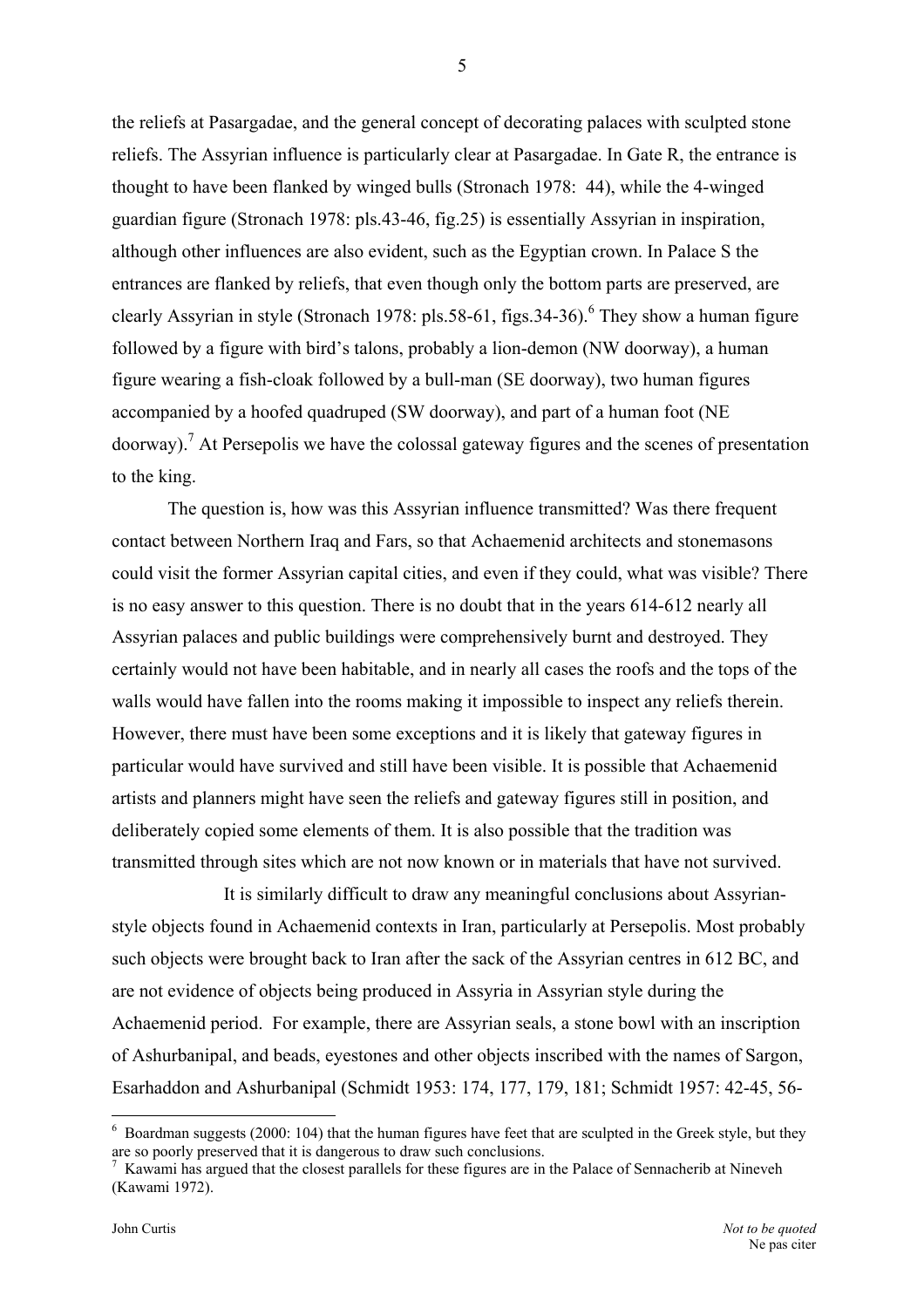61, 81-84). I am less convinced that a massive bronze stand with three prowling lions (Schmidt 1957: pl.33) is Assyrian as suggested by Boardman (2000: 00).

#### (iii) The Archaeological Evidence

Before reviewing the archaeological evidence it would be appropriate to draw attention to the difficulty of identifying Achaemenid pottery, particularly in areas such as Northern Iraq. It is now realised that ceramic forms that were in the past considered to be typical for the Achaemenid period in Southern Mesopotamia are not appropriate type fossils for Northern Mesopotamia (Simpson 1990: 130). But the position is not hopeless. The problem is that it is difficult to date an occupation level or a grave on the basis of a few pieces of pottery. Most large assemblages of pottery will contain a mixture of forms that are current, forms that existed in the previous period, and forms that continue into the next period. It is the *whole* assemblage that will be characteristic of a particular period. It is for this reason that it is important to publish large groups of pottery, particularly if they are homogeneous, and it is dangerous to draw conclusions on the basis of a limited number of specimens. Nevertheless the position is improving, and with the publication of more post-Assyrian assemblages, progress is being made. It is also becoming easier to recognise distinctive types of Achaemenid artefact, such as metal bowls, earrings, kohl pins, horse bits and 'eye of Horus' amulets.

#### **Nimrud**

At Nimrud all the major buildings seem to have been destroyed in the sacks of 614 and 612 BC, which were of particular ferocity. After 612 BC there was some reoccupation characterised by beaten earth floors on top of the levelled-off destruction debris, flimsily built partition walls and graves. The pottery forms are said to be indistinguishable from those predating the sack of 612 BC, leading to the assumption that the reoccupation did not last for very long. However that may be, traces of reoccupation in this so-called post-Assyrian period can be noted in the North-West Palace, the Burnt Palace and Nabu Temple complex, the Town-Wall Houses, Fort Shalmaneser, and the Palace of Adad-nirari III in the north-west corner of the outer town (Curtis 2004: 96-98).

For the following Achaemenid period we have the testimony of Xenephon who passed by here with the 10,000 Greek mercenaries in 401 BC. He describes Nimrud, which he calls Larissa, as "a large deserted city… Its wall was twenty-five feet in breadth and a hundred in height, and the whole circuit of the wall was two parasangs. It was built of clay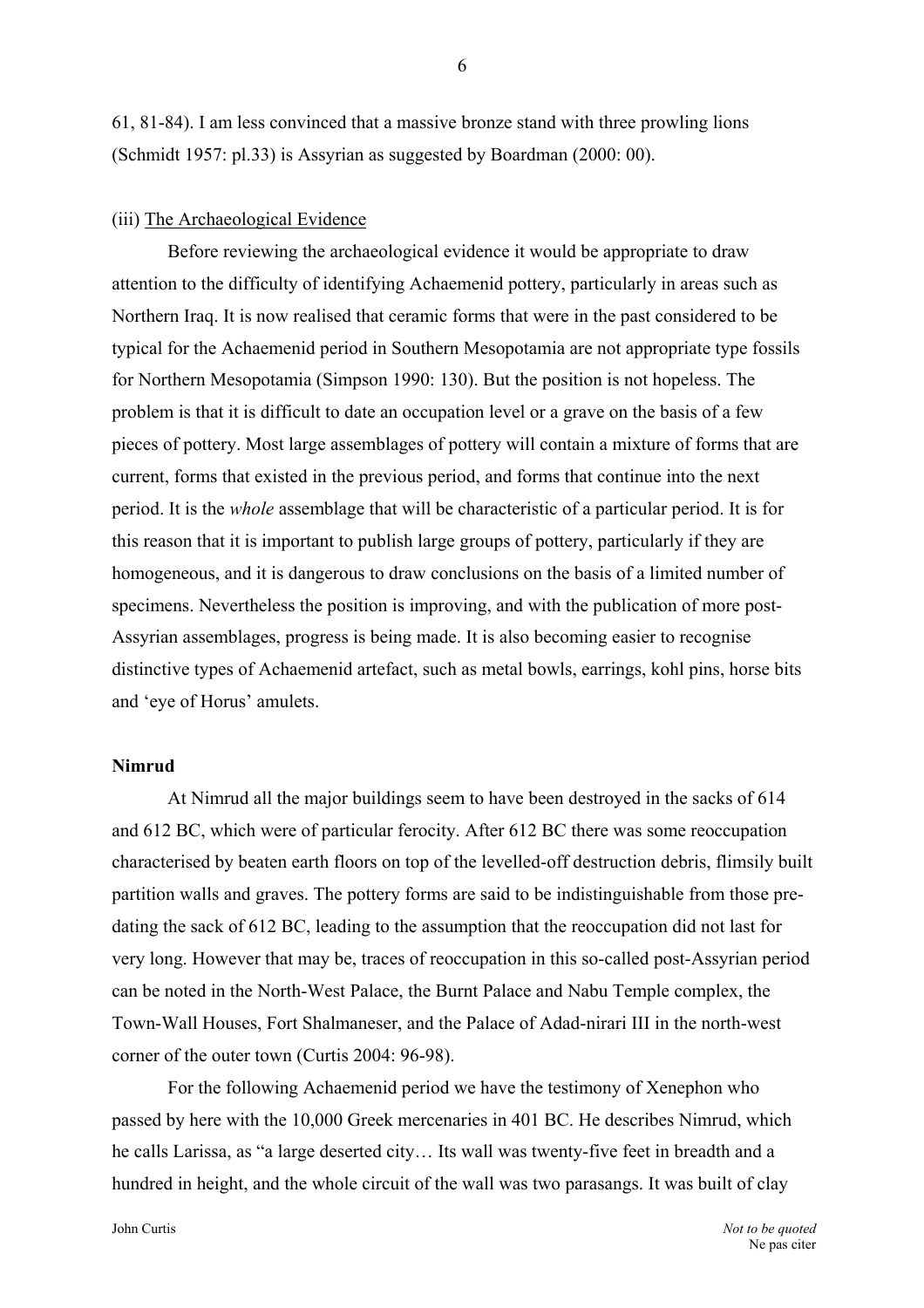bricks, and rested upon a stone foundation twenty feet high… Near by this city was a pyramid of stone, a plethrum in breadth and two plethra in height; and upon this pyramid were many barbarians who had fled away from the neighbouring villages" (*Anabasis* III.IV.7- 9).

Xenephon's description of the city as being completely abandoned is interesting but not quite borne out by the archaeological evidence which seems to show that there was some Achaemenid-period occupation mainly in the central and southern parts of the acropolis mound, albeit occupation of a limited and impoverished nature. First, it is important to stress that it is inconceivable that any of the major Assyrian buildings could have somehow survived the sack and could have continued to be occupied into the Achaemenid period and even later. There are, however, traces of Achaemenid *reoccupation* in the Burnt Palace and Nabu Temple complex, the South-East Palace, the South-West Palace, the Town Wall Houses, and possibly the Central Palace, as Julian Reade has suggested (pers.comm.) that a large post-Assyrian building in this area could be Achaemenid.

In the Burnt Palace and Nabu Temple complex what is probably Achaemenid occupation has been labelled as phase H or phase 3 (Mallowan 1966: I, 286-7; Oates J. and D., 2001: 125). Of particular interest are traces of kilns on the south side of Room 47 in the Burnt Palace, together with red glass ingots<sup>[8](#page-6-0)</sup> and slag. Mallowan originally dated these kilns to the early  $6<sup>th</sup>$  century BC (1954: 77, 82-83), but later ascribed them to *c*.200 BC (Mallowan 1966: I, 209-210). At the request of Professor D. Barag, however, a radiocarbon analysis of charcoal found together with the glass ingots was carried out in the British Museum Research Laboratory and yielded a date of  $425 \pm 50$  BC (Barag 1985: 108-9). Therefore, Barag dates this glassmakers' workshop to the Achaemenid period, and points to the fact that a lump of opaque red glass was found at Persepolis. A stamp seal also from the same level in Room 47 of the Burnt Palace may similarly be Achaemenid: it shows a stick-like figure seated on a chair and has ladder pattern decoration at the bottom (Mallowan 1966: I, 160-161, fig.95, 210, 33b, note; Parker 1955: 107, pl. 18/4). Mallowan dated this seal to the  $7<sup>th</sup>$  century BC, but it has parallels with a group of bronze stamp seals of Achaemenid date.

In the Nimrud excavation registers, a number of metal objects are tentatively attributed to phase H (3) in the Burnt Palace, and could be of Achaemenid date. They come from Room 39, and comprise some bronze hinge elements, a bronze tripartite arrowhead, a bronze bead and a bronze strainer.

<span id="page-6-0"></span><sup>&</sup>lt;sup>8</sup> One of these is now in the British Museum (BM 132163/1957-2-9, 10; Barag 1985: no.166).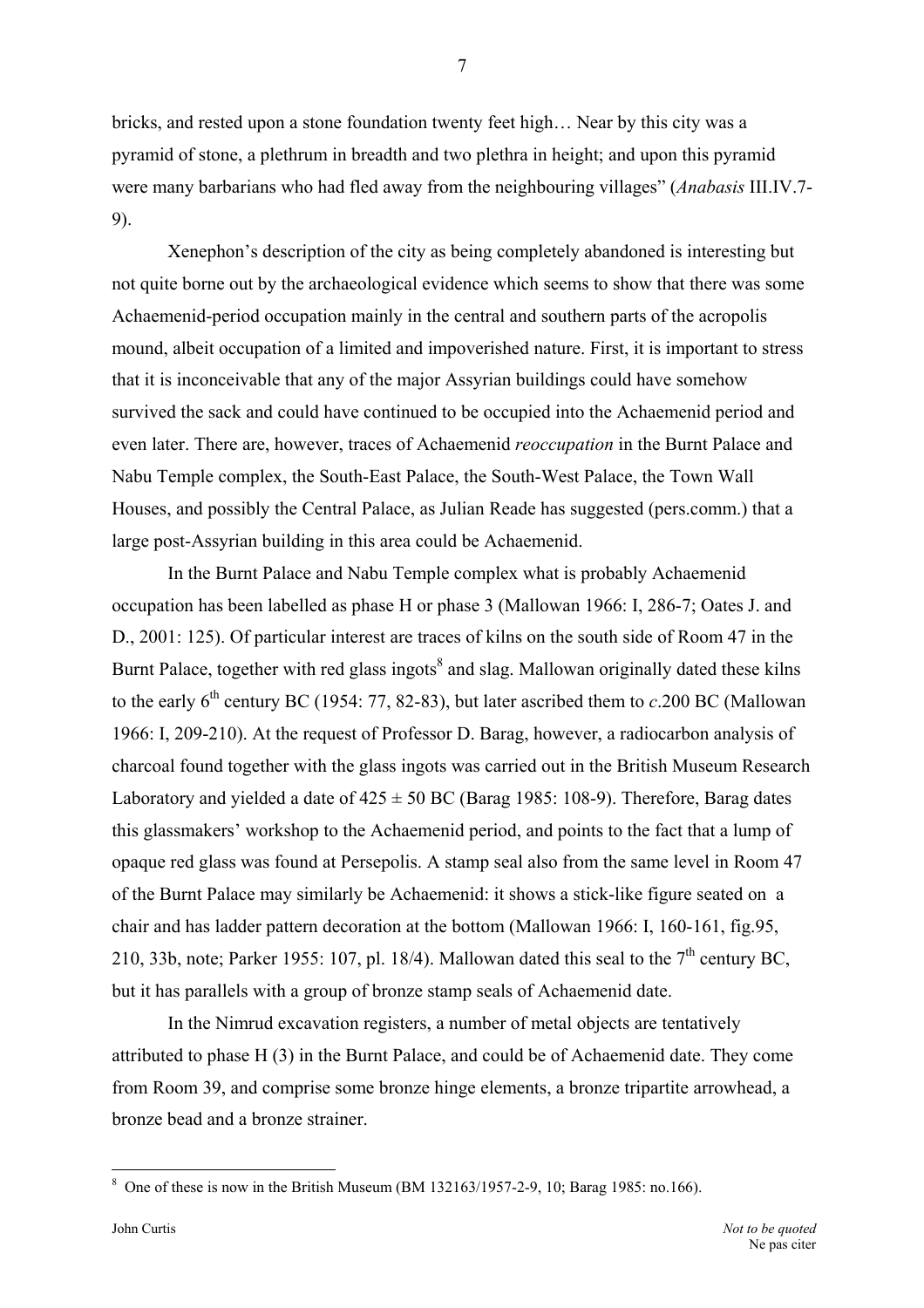From the Nabu Temple we should take note of a pipe lamp and a group of 7 pottery vessels<sup>9</sup> that were found beneath the floor of a Hellenistic house in the western courtyard NTS 15 (Oates, D & J., 1958: pl.XXVIII/17-24; Mallowan 1966: 298, figs.278-9). Oates and Oates say this group "may be tentatively ascribed to the Achaemenid period" (1958: 150). The beaker clearly derives from an Assyrian palace ware prototype, but is larger and heavier.

There was also some Achaemenid occupation in the South-East Palace (also called the Akropolis Palace or AB) to the south of the Nabu Temple. In the words of the excavators: "The first occupation level in the AB Palace after its destruction in 612 BC occurs about 1.00m above the Assyrian floor, and re-uses the walls of the throne-room and the hall AB 6. Vestiges of mud brick partition walls… can be seen dividing the Assyrian chambers into smaller rooms… Unfortunately very little material was recovered in direct association with this phase" (Oates and Oates 1958: 119). However, three pottery vessels were identified as Achaemenian, a deep footed bowl, a hemispherical bowl and a plate not very dissimilar in shape to the later Hellenistic fish-plates, but here lacking any paint or glaze (Oates and Oates 1958: pl.XXVIII/12-14; Mallowan 1966: I, fig.277). The hemispherical bowl is compared with pottery from the Achaemenid village at Susa (Ghirshman 1954: pl.25/1). Also from the same level in the South-East Palace were two 'eye of Horus' amulets (ND 6031, 6036), often regarded as hallmarks of Achaemenid period material culture.

In the palace of Adad-nirari III in the north-west corner of the outer town (PD5) there is evidence for Achaemenid occupation in the form of three distinctive bronze kohl sticks with castellated heads. Two of them (ND 3502, 3504) were found in the topsoil, but the third (ND 3392) was found in a grave<sup>10</sup> which also contained two triangular bronze fibulae and two stamp-seals in Late Babylonian style (Mallowan 1954: 162; Parker 1955: pl.XIX/1,8). Such kohl sticks are known from Deve Hüyük, Kamid el-Loz, Tell Jigan and Pasargadae. The occurrence of these 'Babylonian' seals in Achaemenid levels at Nimrud ties in with Moorey's comment (1980a: 131) that in glyptic art so-called 'Neo-Babylonian' motifs long persisted.

There may also be some Achaemenid occupation in the upper levels of the Town Wall Houses on the north-east side of the Acropolis where eight levels of occupation were identified (Oates, J and D., 2001: 135).

During the course of his excavations at Nimrud in 1854 W.K. Loftus found a few items of undoubted Achaemenid date in the South-West Palace. These are illustrated in a

 $\overline{a}$ 

<span id="page-7-0"></span><sup>&</sup>lt;sup>9</sup> ND 5018, 5020-2, 5024, 5026-8.

<span id="page-7-1"></span><sup>&</sup>lt;sup>10</sup> Previously I identified this grave as post-Assyrian (2004: 97-98), but because of the kohl sticks this grave should be re-assigned to the Achaemenid period.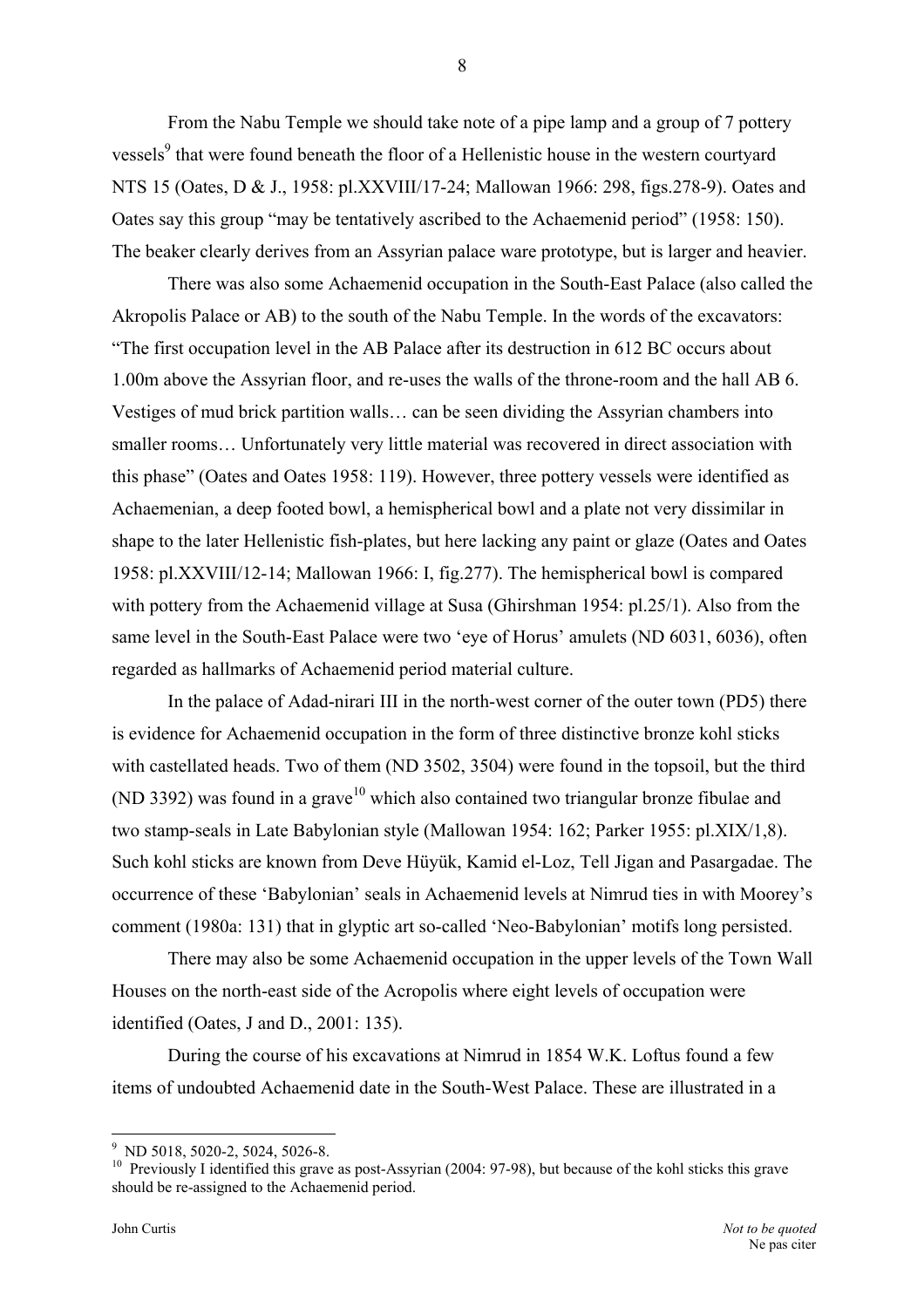contemporary drawing by William Buntcher, the artist accompanying Loftus, which shows a bronze strainer and an 'eye of Horus' amulet (Curtis 1983: pl.VIII; 1997: pl.4). The strainer<sup>[11](#page-8-0)</sup> (Moorey 1980: 186, pl.Ia) consists of a bowl with an elaborate handle terminating in a calf's head. At the bottom of the handle is a lotus flower where the handle joins the bowl. This bronze strainer is very similar to another in the British Museum collection (Moorey 1980: 187, pl.Ib) obtained by C.L. Woolley in Aleppo. Moorey classifies these strainers as 'western Achaemenid'.

Lastly, there is a gold cylinder seal in the British Museum collection showing a lion *en passant* in the Achaemenid style (Merrillees forthcoming: no.83)<sup>12</sup>. It was acquired from the Spencer-Churchill collection in 1966 and is alleged to be from Nimrud, but this provenance cannot be considered as reliable.

#### **Nineveh**

The evidence for Achaemenid-period occupation at Nineveh is disappointingly meagre if not non-existent. The tone is set by Xenephon, who records:-

"From this place [Larisa/Nimrud] they marched one stage, six parsangs, to a great stronghold, deserted and lying in ruins. The name of this city was Mespila, and it was once inhabited by the Medes. The foundation of its wall was made of polished stone full of shells, and was fifty feet in breadth and fifty in height. Upon this foundation was built a wall of brick, fifty feet in breadth and a hundred in height; and the circuit of the wall was six parsangs". (*Anabasis* III.IV.10-11).

There is very little other textual evidence on which we can call. It used to be thought that Nineveh was mentioned in the Cyrus Cylinder as one of those places to which cult statues were returned, but Irving Finkel has demonstrated that the reading 'Nineveh' in the text is impossible. Stephanie Dalley has suggested (1993) that a group of Neo-Elamite tablets now in the British Museum should post-date 612 BC, but this is disputed by Reade (1992).

As is to be expected, Nineveh was extensively sacked in 612 BC, and may indeed have been the chief target of the invaders. There is widespread evidence of a destruction at this time in the palaces, in the temples, in the gates and in the outer town. There is some evidence for reoccupation in the post-Assyrian period in the form of repairs to the Nabu Temple and later structures in the South-West Palace (Curtis 2004: 98; Reade 2000: 428). Also, in Area KG in the outer town to the east of the Kuyunjik mound, the team from the

<span id="page-8-0"></span> $11$  BM 118462

<span id="page-8-1"></span> $12$  BM 134772/1966-2-18, 33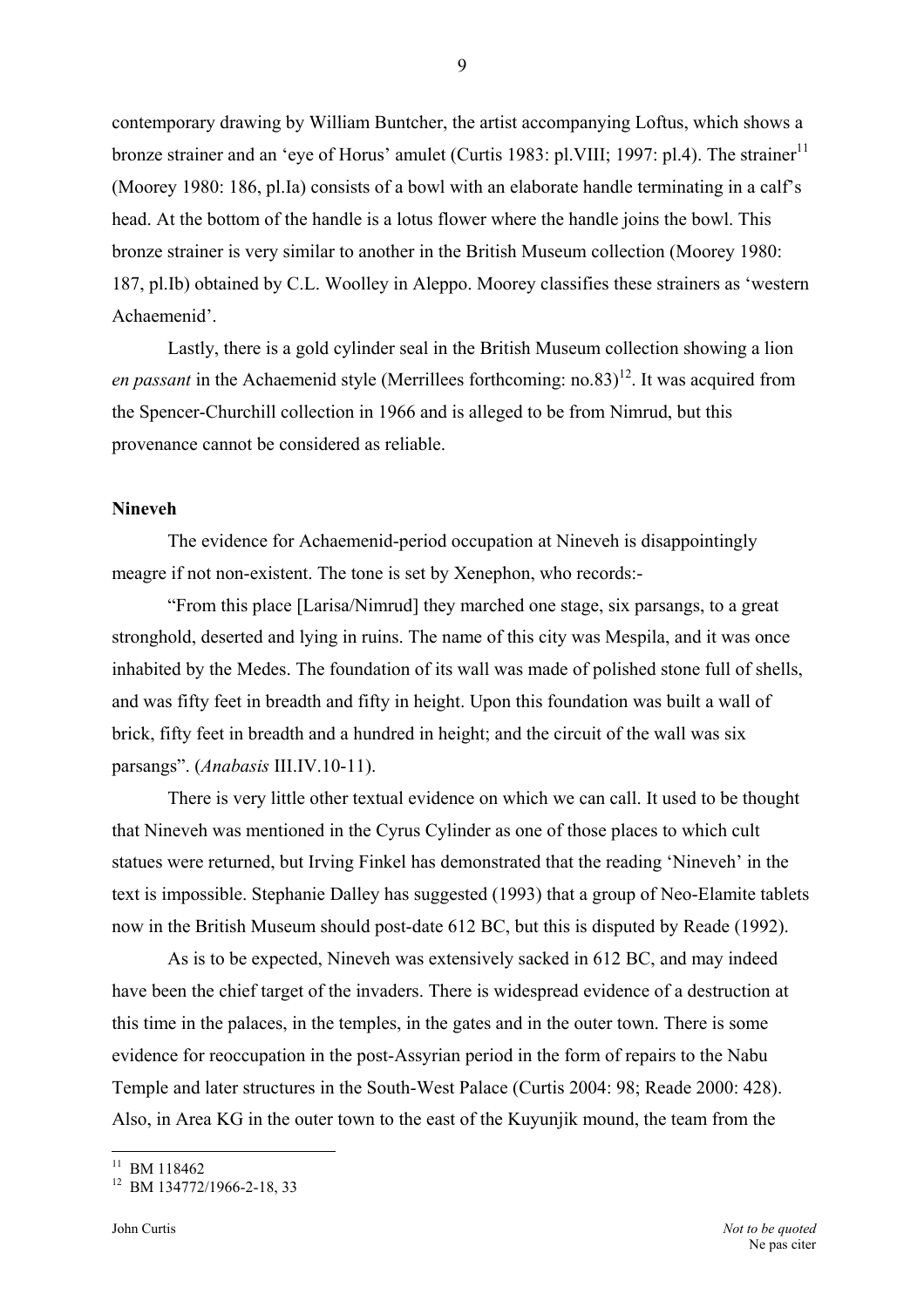University of Berkeley identified 3 levels (4-6) which were thought "to represent squatter occupations of probable sixth century date" (Stronach 1989-90: 108). The pottery from Level 3 is said (*ibid*) to "suggest an occupation in the post-Assyrian period which may not have been recorded previously at Nineveh", but tantalisingly we learn no more about this level from the reports. Level 2 is thought to be Parthian.

From Nineveh there are two cylinder seals in the British Museum collection that we must consider. The first was acquired in 1854 from Captain Felix Jones who is said to have found it at Nineveh. It shows a robed figure facing a pair of antithetical goats on either side of a tree. Merrillees (forthcoming: no.71) believes this seal to be proto-Achaemenid or Achaemenid, but Collon (2001: no.192) identifies it as Neo-Babylonian. The second seal was excavated at Nineveh by R.Campbell Thompson in 1930-31 (Thompson and Hamilton 1932: pl.LXIII/2). It is fragmentary, but shows a rampant sphinx and tree and part of a Late Elamite cuneiform inscription<sup>13</sup>. The seal was found in a level above the courtyard of the Lat Assyrian Ishtar Temple, and because of the inscription is included by Merrillees in her catalogue of pre-Achaemenid and Achaemenid cylinder seals (Merrillees forthcoming: no.78). She concludes, however, that the style of the sphinx is Neo-Assyrian or Neo-Babylonian, and the seal could of course pre-date the Achaemenid period.

Thus, improbable as it may seem, no Achaemenid period occupation has yet been certainly attested at Nineveh.

#### **Khorsabad**

At Khorsabad, occupation continued until the end of the Late Assyrian period, as shown for example by the eponym lists which refer to two Assyrian governors of Khorsabad in the  $7<sup>th</sup>$  century BC. Probably the traces of destruction noted in various parts of the site date from a sack in 612 BC and not at the end of Sargon's reign as suggested by Loud. Secondary occupation after the destruction as evidenced by later pavements, blocked doorways and crude rebuildings was noted in Sargon's Palace, the Sin Temple, the Nabu Temple, Residences K and Z and Palace F (Curtis 2004: 99). As most of this late occupation seems to follow on from the destruction, the probability is that it should mostly be dated to the post-Assyrian period (i.e. 612-539 BC), and this seems to be borne out by the nature of the associated material. There is evidence, however, in the form of some diagnostic small finds, that this occupation sometimes extended into the Achaemenid period.

<span id="page-9-0"></span><sup>&</sup>lt;sup>13</sup> Professor Rudiger Schmitt has studied this inscription and found it incomprehensible.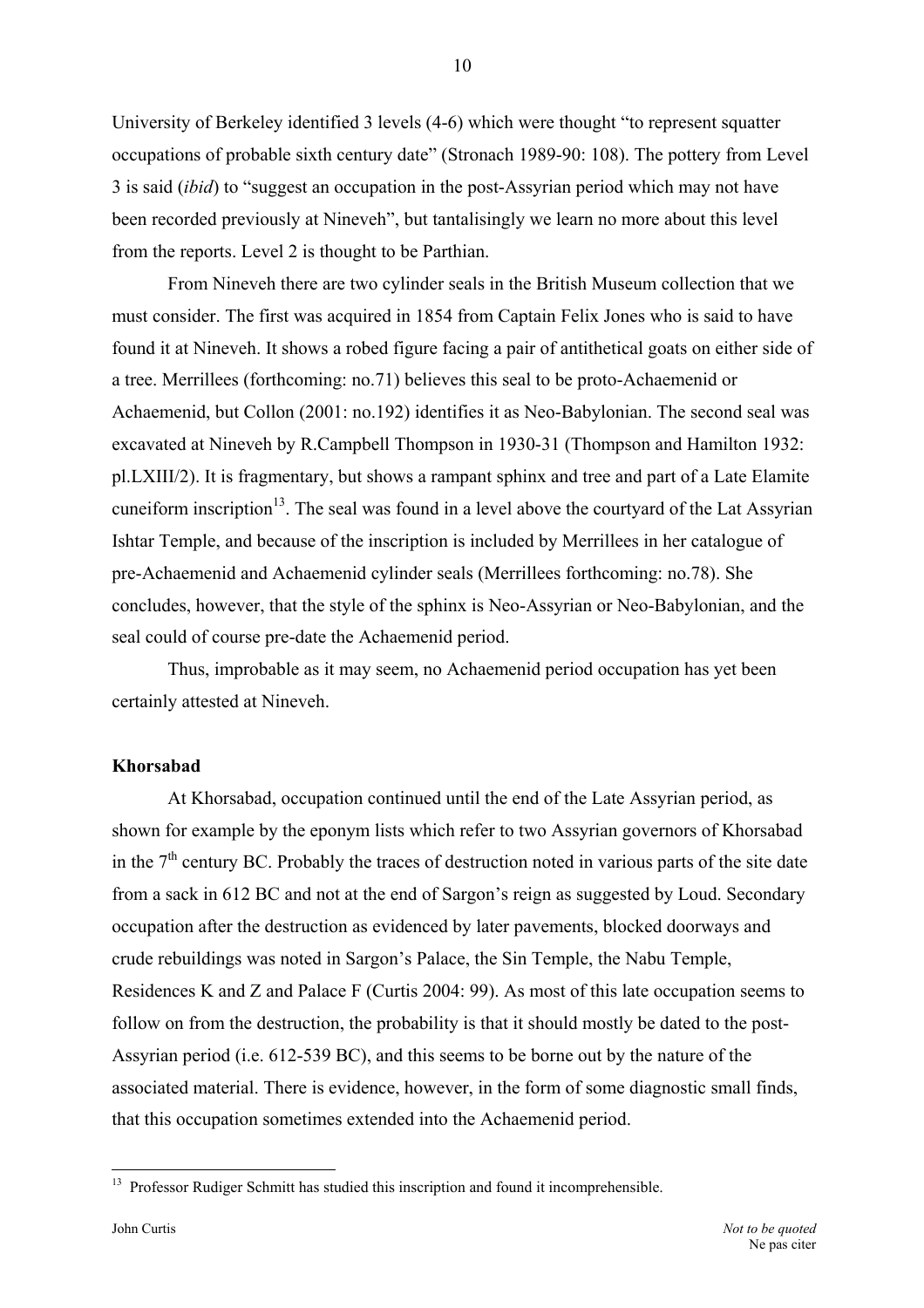First, there is a silver disc-shaped earring (Loud and Altman 1938: pl.60/166; Rehm 1992: 147, 169, no. F90). This is a well-known Achaemenid type that has flowers, sometimes stylised, around the edge and a hollow part in the top centre (e.g. Rehm 1992: figs.118-120). There is sometimes decoration on the flat central part of the earring. It looks as if this is the case with the Khorsabad example, but the form of the decoration is not clear from the published photograph.

Then, there are two bracelets both of silver. The first has ends that now overlap (it is probably distorted from its original shape)and terminals in the form of ram's heads with elaborately curled horns (Loud and Altman 1938: pl.59/123; Rehm 1992: 22, 59-60, no.A51). Similar terminals can be found amongst the Oxus Treasure jewellery (Dalton 1964: nos.132- 133). The second Khorsabad bracelet has terminals in the form of animal heads that are probably ibex or goat's heads as suggested by the excavators (Loud and Altman 1938: pl.59/127; Rehm 1992: 40, 69, no.A111). An Achaemenid date for this bracelet is suggested by what Moorey refers to (1980: 77) as the "inswing" of the hoop opposite the terminals, and is thought to be a diagnostic feature of Achaemenid period bracelets. It may be noted, for example, in the famous griffin-headed bracelets of the Oxus Treasure (Dalton 1964: pl.I), and is certainly missing from Assyrian period bracelets (cf. e.g., the Nimrud Treasure).

The disc-shaped earring comes together with other material from "pockets hollowed in (the) southwest wall of (the) Nabu Temple forecourt" (Loud and Altman 1938: 58, 98). It is quite unclear whether this material was found together and whether it is contemporary. The material in question is a square "silver ornament", a silver fibula, 5 cylindrical silver beads with circular pendants, about 20 miscellaneous silver beads, and 9 silver coins of Alexander the Great (Loud and Altman 1938: pl.60/167-170). Apart from the coins of Alexander and the silver earring none of this material is particularly distinctive, and an Achaemenid date cannot be excluded for the remaining silver jewellery. If the material *was* all found together, and this is far from clear, it would seem to be a small silver hoard collected together and buried probably in the Hellenistic period but possibly even later. By this time, the disc-shaped earring at least would have been an antique.

The two silver bracelets come from "(the) latest occupation over (the) Nabu Temple" (Loud and Altman 1938: 98); there is no material obviously associated with them.

John Curtis *Not to be quoted*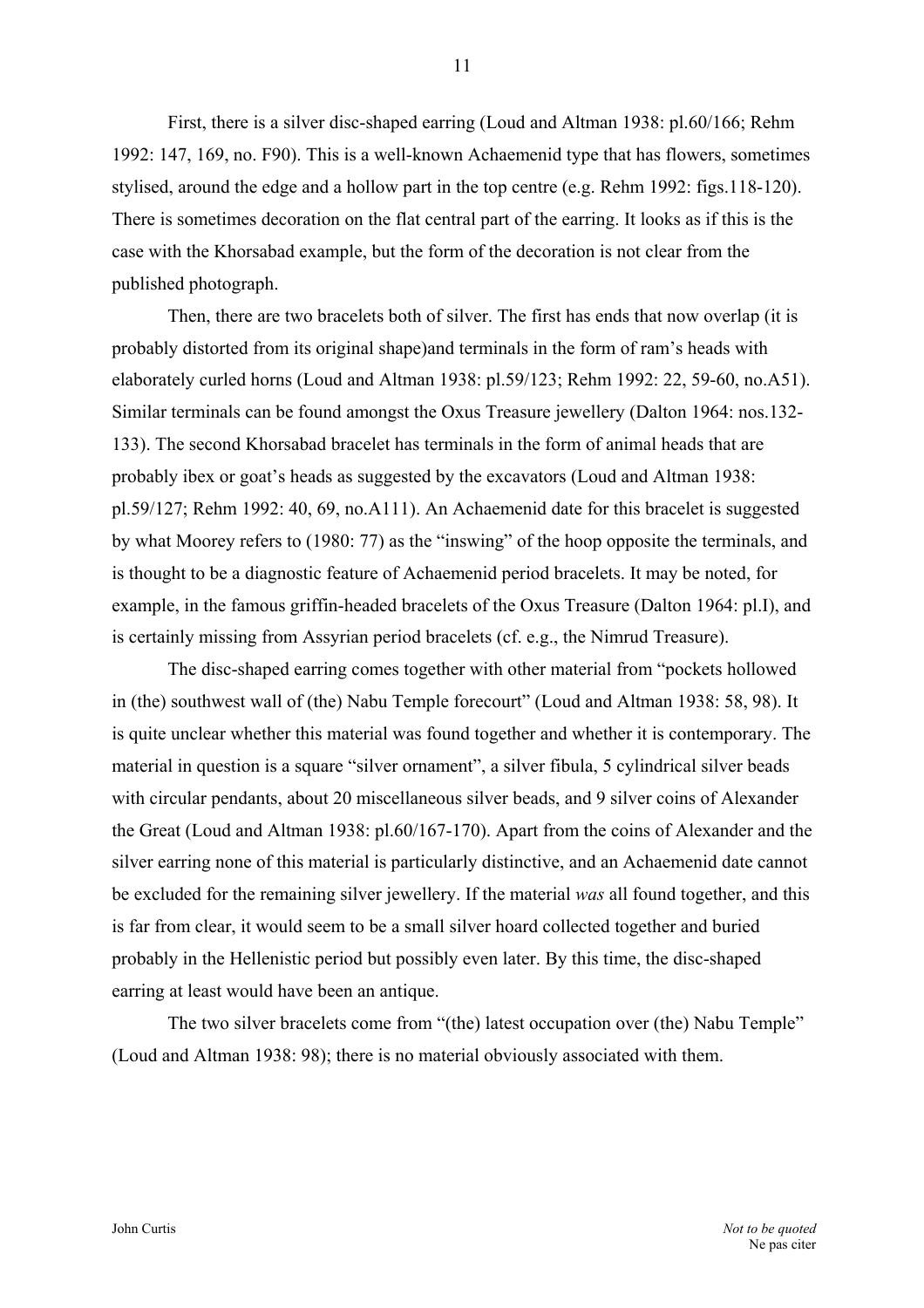#### **Assur**

In common with the other main Assyrian centres, Assur was comprehensively sacked at the end of the Late Assyrian period (Andrae 1977: 237-248). What happened thereafter is obscure. Post-canonical tablets mentioning the eponym Pašî do not necessarily date from post-612 BC, and neither do tablets from the goldsmiths' archive written in an as yet unidentified language. The possible mention of a Babylonian governor of Assur in a Sippar tablet is unproven.<sup>14</sup> After the sack there was extensive reoccupation at Assur, of the same type as noted at other Assyrian sites, and some new building, but the date of this is generally unclear. Two small shrines built in the forecourt of the Assur Temple (Andrae 1977: 237-9, fig.216) could be Late Babylonian, but they might be as late as Parthian in date (Roaf, pers.comm.). The Nabû Temple was restored (Reade 2000: 428), but exactly when is unclear. There are, then, no buildings that can be attributed to the Achaemenid period. However, there are some indications that Assur was occupied at this period.

Firstly, Assur is listed in the Cyrus Cylinder as one of the places to which cult statues were returned after Cyrus' conquest of Babylon (Berger 1975, 198f., line 30). The inference here is that at least at the beginning of the Achaemenid period, Assur had a shrine or shrines and was still a place worthy of note. The next reference is more uncertain. In his description of the march of the 10,000 through Assyria in 401 BC, Xenephon refers to "a large and prosperous city named Caenae" which was seen on the opposite (west) bank of the River Tigris (*Anabasis* II. IV. 28). From this city "the barbarians brought over loaves, cheeses and wine, crossing upon rafts made of skins."<sup>15</sup> Following Andrae, David Oates makes a convincing case for the identification of Caenae with Assur (Oates 1968: 60, n.2), but this is not universally accepted<sup>16</sup>. All that we may conclude is that Assur was *possibly* a flourishing city at this time, but this remains uncertain.

Although there are no building remains at Assur that can certainly be ascribed to the Achaemenid period, there are traces of Achaemenid occupation. These are in the form of a few graves that may belong to the Achaemenid period. The problem here is that the graves at Assur are notoriously badly dated in the excavation report (Haller 1954), and few of the objects from the graves are published in either photographs or drawings. Only when a full and proper study of the graves has been undertaken will we be in a position to assess how many of them may belong to the Achaemenid period. In the meantime, we may note that a

<span id="page-11-0"></span><sup>&</sup>lt;sup>14</sup> For references to these textual sources, see Curtis forthcoming.<br><sup>15</sup> Loeb Classical Library

<span id="page-11-2"></span><span id="page-11-1"></span>

<sup>&</sup>lt;sup>15</sup> Loeb Classical Library<br><sup>16</sup> Thus Hrouda (in Andrae 1977: 318, n.218) expresses reservations and refers to R.D. Barnett's identification of Caenae with Tikrit. See also Joannès 1995: 194, 197.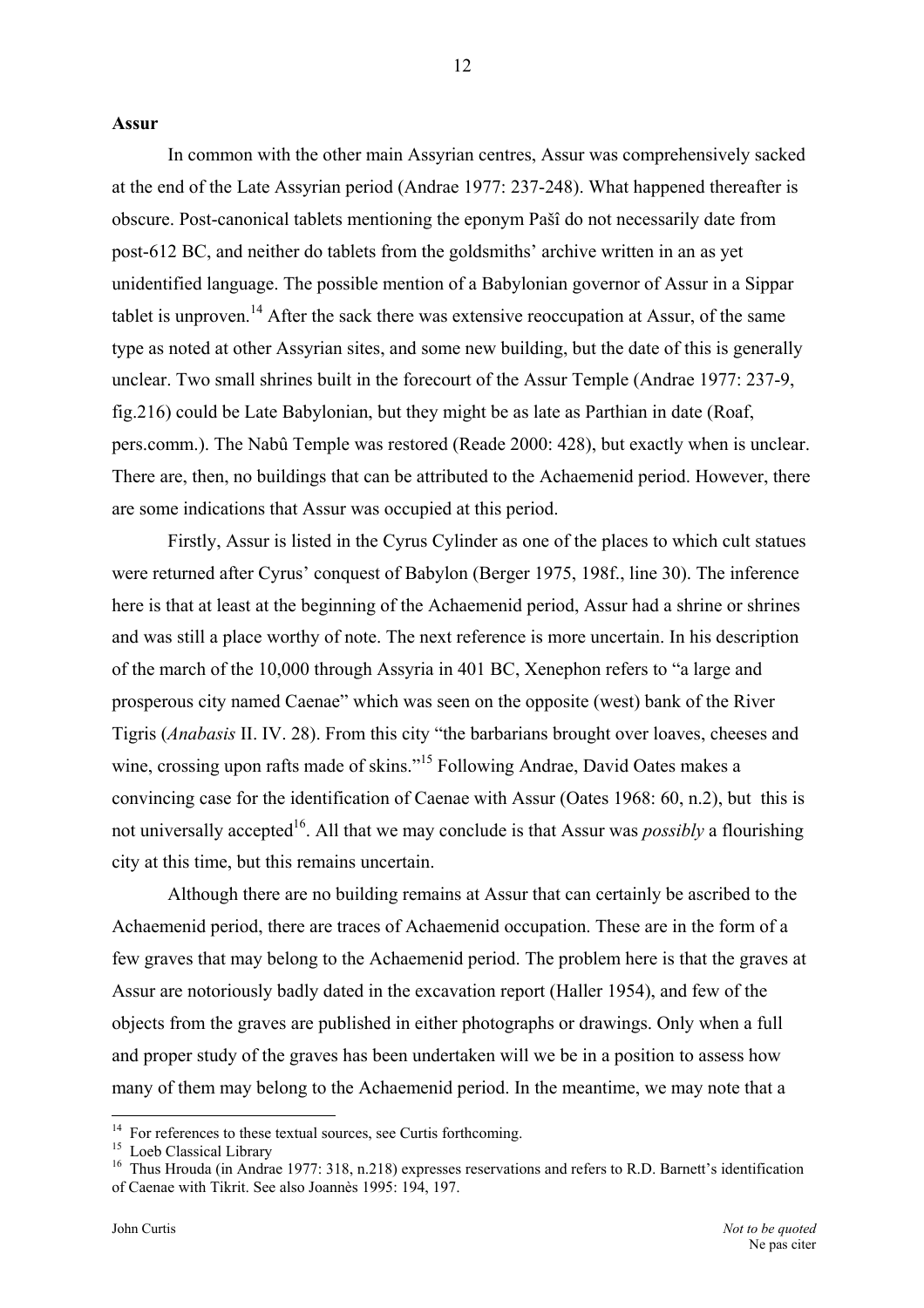pair of silver earrings from grave 715 are clearly Achaemenid (Haller 1954: 59, pl.16d). Although Haller only refers to one earring, it is clear from the published photograph that there are parts of two. One of them has been restored and is now in the Vorderasiatisches Museum in Berlin (Jakob-Rost 1962: no.7). It is circular, with globules (stylised flowers?) around the outside, a hollow centre and a hinged clasp at the top. A very similar earring is known from the German excavations at Babylon (Reuther 1926: pl.76/138).The fragment of the second earring (Haller 1954: pl.16d) appears to have globules on the inside as well as the outside edges, similar to the earring from the silver hoard found by Hormuzd Rassam at Babylon (Reade 1986: pl.IIIa; Rehm 1992: fig.116, no.F.85). Both earrings may be compared with the silver earring found at Khorsabad, but they lack the central decorated part. These earrings were found in an oval, bath-shaped clay coffin with a base (Haller 1954: 58, fig.71), on the outside edge of the inner wall, together with a pottery bowl, a pointed pottery bottle, a copper finger-ring and beads of silver, agate and glass. Unfortunately, these items are not published. On the basis of the form of the coffin and the pottery bottle Haller dates the grave to the middle of the  $2<sup>nd</sup>$  millennium BC, demonstrating the wild inaccuracy of some of his dating.

There is also a problem with Haller's dating of grave 811, which he erroneously dates to the Achaemenid period. Amongst the distinctive objects from this grave, which contained three bodies, is a chalcedony stamp-seal showing a goddess, probably Ishtar, standing on the back of a lion, of Neo-Assyrian or Neo-Babylonian date<sup>17</sup>, but not Achaemenid as mentioned by Haller. Then there are a chalcedony stamp seal showing a gazelle and a jasper stamp seal with a crude representation of a 4-winged genie, neither of them particularly Achaemenid in style. Other objects from this grave include an inlaid silver finger-ring with rosette-decorated bezel; a bronze fibula; a frit seal with linear decoration; a gold earring; two silver earrings; beads of silver, agate, frit and glass;<sup>18</sup> an alabastron; a copper bowl; a very small pottery bottle; and a glazed pottery bottle. There is no particular reason to think that any of this material is Achaemenid in date, and a Late Babylonian date is probably to be preferred for this grave.

Some time ago I suggested (Curtis 1997: 15) that the hoard of silver jewellery found by the Iraq Department of Antiquities in a jar in Room 63 of the New Palace at Assur (Gullini

<span id="page-12-1"></span><span id="page-12-0"></span>

<sup>&</sup>lt;sup>17</sup> My colleague Dominique Collon suggests it is more likely to be Late Babylonian.<br><sup>18</sup> It is unclear why Rehm has included beads from this grave in her study of Achaemenid jewellery (Rehm 1992: 101/D.1; 103/D.3.b; 105/D.8.b). It is also unclear why she has included two earrings from Assur now in the Vorderasiatisches Museum and published by Jakob-Rost (1962: nos.5, 12). One has a simple lunate shape and the other has a vase-shaped pendant beneath the holder (Rehm 1992: nos.F.26, F.61). Neither is obviously Achaemenid.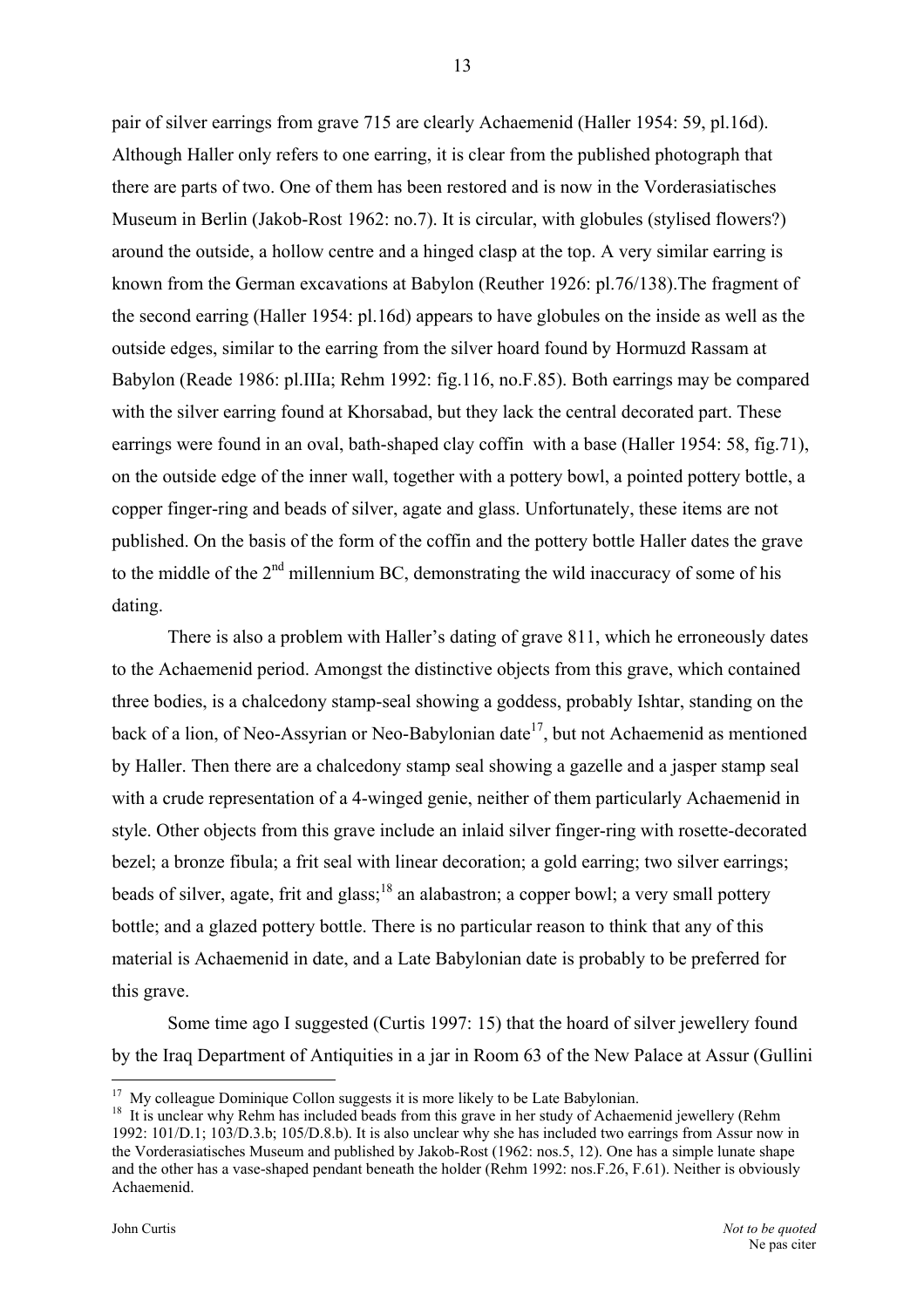*et al*. 1985: nos.214-221) might be of post-Assyrian or Achaemenid date, on the grounds that the two silver bracelets with lotus flower terminals are paralleled by an example at al Mina, dated by Woolley to *c*.520-430 BC (Woolley 1938: 145, 167, fig.23). However, bracelets of this type occur amongst the jewellery from the recently discovered royal tombs at Nimrud (Hussein and Suleiman 2000: 321, pl.112), definitely of Neo-Assyrian date, so I am now inclined to date the Assur hoard to the Late Assyrian period.

#### **Erbil**

Unfortunately, the lack of proper excavations at Erbil means that we have no archaeological information about this large and important site, either in the Late Assyrian period or in the post-Assyrian and Achaemenid periods. There are a few scattered references, however, that indicate Erbil was an important centre in the Achaemenid period. Thus, we know from the Bisitun inscription that the rebel Çissantakhma, a Sagartian, was put to death at Erbil (Kent 1950: 124, S33). Erbil is also mentioned as one of the centres where Nehtihor was to obtain provisions (see above), and according to the Nabonidus Chronicle, Cyrus "mustered his army and crossed the Tigris below Arbail (Erbil)" when marching to Lydia in 547 BC (Grayson 1975: 107, lines 15-16). Then there is the testimony of Arrian, who refers to Erbil as a famous and well-known place (*Anabasis* VI.11.6), and he and the other Alexander historians describe the great riches that were found there by Alexander after the Battle of Gaugamela (for refs., see Kuhrt 1995a: 246-7).

#### **Tell ed-Daim**

Significant evidence for the Achaemenid period comes from the multi-period site of Tell ed-Daim on the Lesser Zab to the north-east of Kirkuk (al-Tekriti 1960). On top of an important prehistoric mound was a substantial and well-constructed building of Achaemenid date that may have been a fortified palace, perhaps for a local governor. Associated with this building are bronze wall-plaques with embossed floral decoration, more elaborate than their Assyrian counterparts; a bronze snaffle-bit of a type well-known from Achaemenid contexts at Persepolis, Deve Hüyük and elsewhere (Moorey 1980: nos.227-229, with commentary); and kohl tubes with ribbed decoration tapering towards the top. The pottery (al-Tekriti 1960: pl.5, centre) has obvious parallels with the pottery from Nimrud that we have identified as Achaemenid, and there are in addition two pottery scoops that can be compared with silver examples of Achaemenid date from the Erzincan area of eastern Turkey, perhaps Altin Tepe (Dalton 1964: pl.XXIII).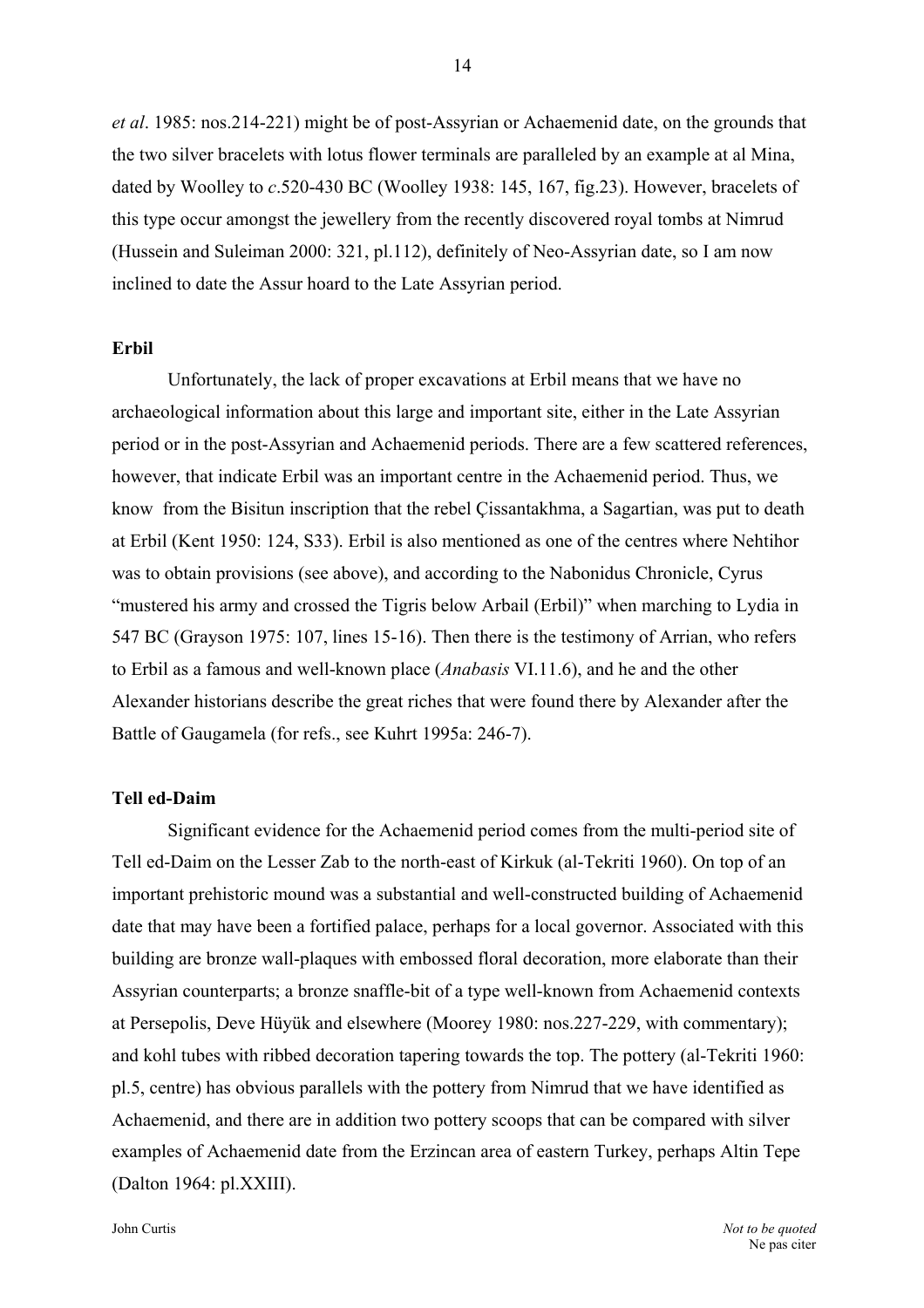#### **Eski Mosul Dam Salvage Project**

Remains of the Achaemenid period have been identified at several of the sites excavated in this project, in the upper Tigris valley to the north-west of Mosul but still within the Assyrian heartland. The most significant of these is Kharabeh Shattani. Following a 2m x 2m sondage conducted there by myself in 1983, the University of Edinburgh excavated in 1983 and 1984 (Baird, Campbell and Watkins 1995). The site is principally of the Halaf period, but from disturbed surface deposits and pits dug into the Halaf levels a collection of pottery was recovered that has been identified as belonging to the Achaemenid period (J. Goodwin and St J. Simpson in Baird *et al*. 1995: 91-146). The case remains unproven. The problem is that the pottery is very fragmentary, with only two complete profiles amongst all the published pieces. Also, we do not know if all the pottery is contemporary. There is certainly no assurance that it is a homogeneous group, so we should be cautious about drawing conclusions. The most convincing case for an Achaemenid date can be made, to my mind, for 4 bowls or beakers (*ibid* figs.36/9-10, 37/1,5), which, as St John Simpson has pointed out (*ibid*.:143), find parallels in Achaemenid levels at sites such as Susa and Pasargadae. They are a development of the Assyrian carinated form, and although with flared rims the shoulders are gently rounded. On the other hand, as recognised by Jacqui Goodwin (*ibid*:102), the pottery from Kharabeh Shattani has many parallels with the assemblage from Khirbet Qasrij which I have argued is post-Assyrian, i.e. 6<sup>th</sup> century BC (Curtis 1989). Possibly the Kharabeh Shattani assemblage is mixed, with at least both periods (i.e. post-Assyrian and Achaemenid) represented. The small finds from the so-called Achaemenid level at Kharabeh Shattani are not particularly informative and include clay spindle whorls, two fragmentary iron sickle blades, and a bronze plate optimistically identified as a horse's forehead plaque. Of more interest from the present point of view is a bronze finger-ring with a crouching animal engraved on the bezel (*ibid*: fig.59/2). Such rings in the Greek style are widespread in the Achaemenid empire, as pointed out by Dianne Rowan (*ibid*: 163).

Elsewhere in the Eski Mosul project, one of the graves excavated by the Japanese expedition at Tell Jigan (Grave 22) appears to be Achaemenid in date. Accompanying the body were a conical kohl pot with ribbed decoration and a bronze pin with a castellated top (Ii and Kawamata 1984-85: fig.18, pl.36/220-221). Both of these objects are of a distinctiveAchaemenid type. Unfortunately, none of the published pottery appears to come from this grave. Then, the Polish mission identified a post-Assyrian level (DI) at Tell Rijim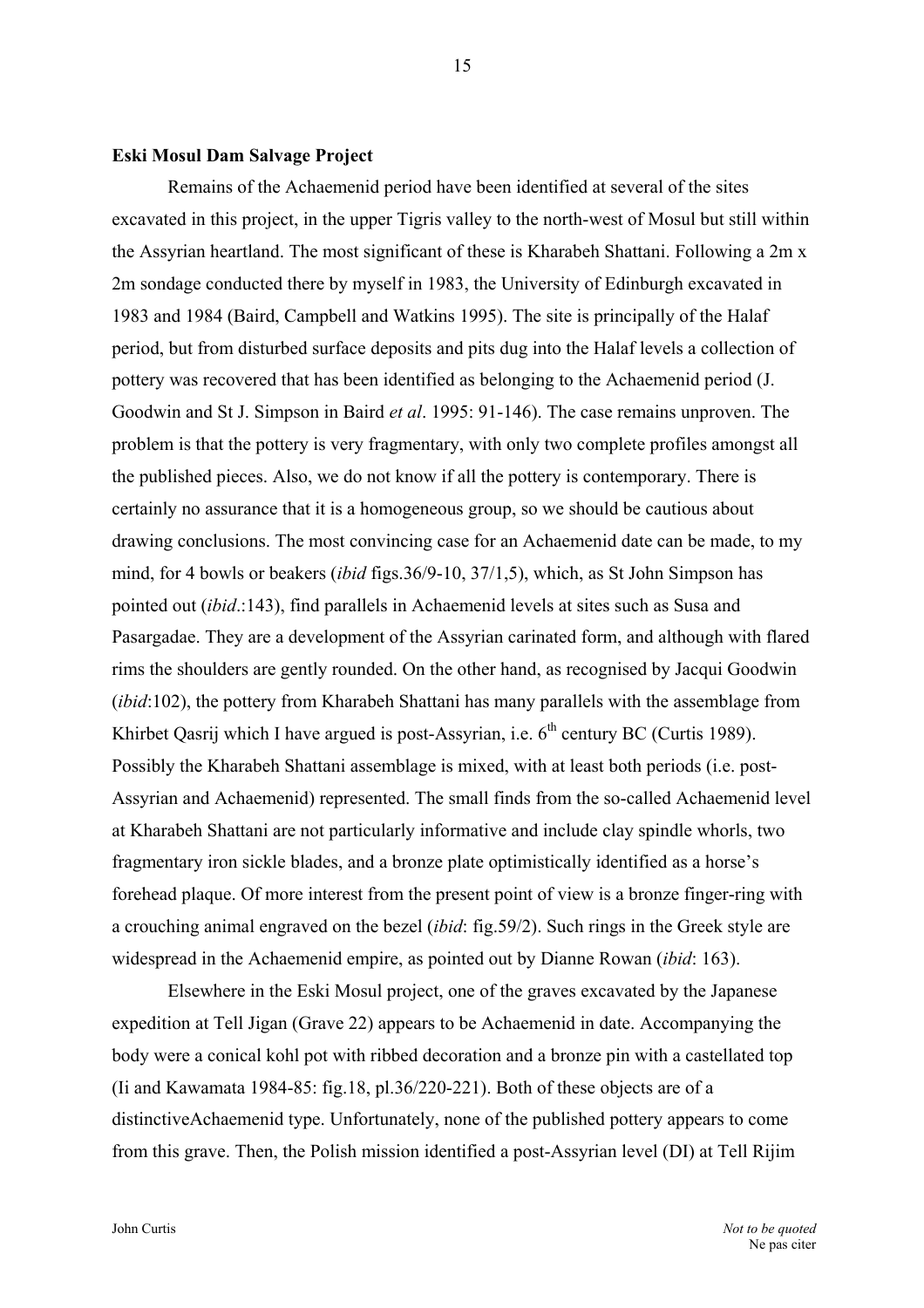Omar Dalle (Bieliński 1987: 17), but the pottery and finds from this site are not yet published. Graves post-dating the latest levels on the site had no grave-goods.

 At the site of Khirbet Qasrij a British Museum team excavated in 1983-84 part of an industrial complex with a large assemblage of pottery which was dated to the post-Assyrian period (Curtis 1989). Pottery of similar type occurring immediately after the Assyrian destruction level and thus supporting the original identification, was found in level 3 at the nearby site of Khirbet Khatuniyeh (Curtis and Green 1997: 91). At neither site does occupation seem to continue into the Achaemenid period.

#### **Other Centres**

Xenephon records that after passing Nimrud and Nineveh, the Ten Thousand turned to the north-west, following the east bank of the River Tigris. Here they found "there was an abundance of corn in the villages" (*Anabasis* III.IV.18) and after about five days of marching "they caught sight of a palace of some sort, with many villages round about it … In these villages they remained for three days, not only for the sake of the wounded, but likewise because they had provisions in abundance – flour, wine, and great stores of barley that had been collected for horses, all these supplies having been gathered together by the acting satrap of the district" (*Anabasis* III.IV.24-32). Unfortunately we do not know where this palace was, but Layard assumes it must have been near modern Zakho (Layard 1853: 61, and map opp. p.686).<sup>19</sup> In any event, it testifies to the rich agricultural resources of this region and the existence of a satrap's palace.

#### (iv) Conclusions

On the face of it, the available evidence appears to be conflicting. There is evidence only for sporadic occupation at the former Assyrian centres of Nimrud, Nineveh, Khorsabad and Assur, and outside these centres only a few Achaemenid period sites have been identified with confidence: Tell ed-Daim, Tell Jigan and perhaps Kharabeh Shattani. By contrast, the classical authors imply that the countryside was prosperous. We must certainly move away from the idea that Assyria was a wasteland: Northern Iraq is potentially rich agriculturally, and even though the quality of the harvest is dependent on the spring rainfall, in a good year (e.g. 2003) it can be excellent. It is unlikely that this rich agricultural potential was not exploited. However, it is clear that occupation at the former major Assyrian centres was

<span id="page-15-0"></span> $19$  Joannès (1995) does not discuss the route of the Ten Thousand between Mosul and Cizre.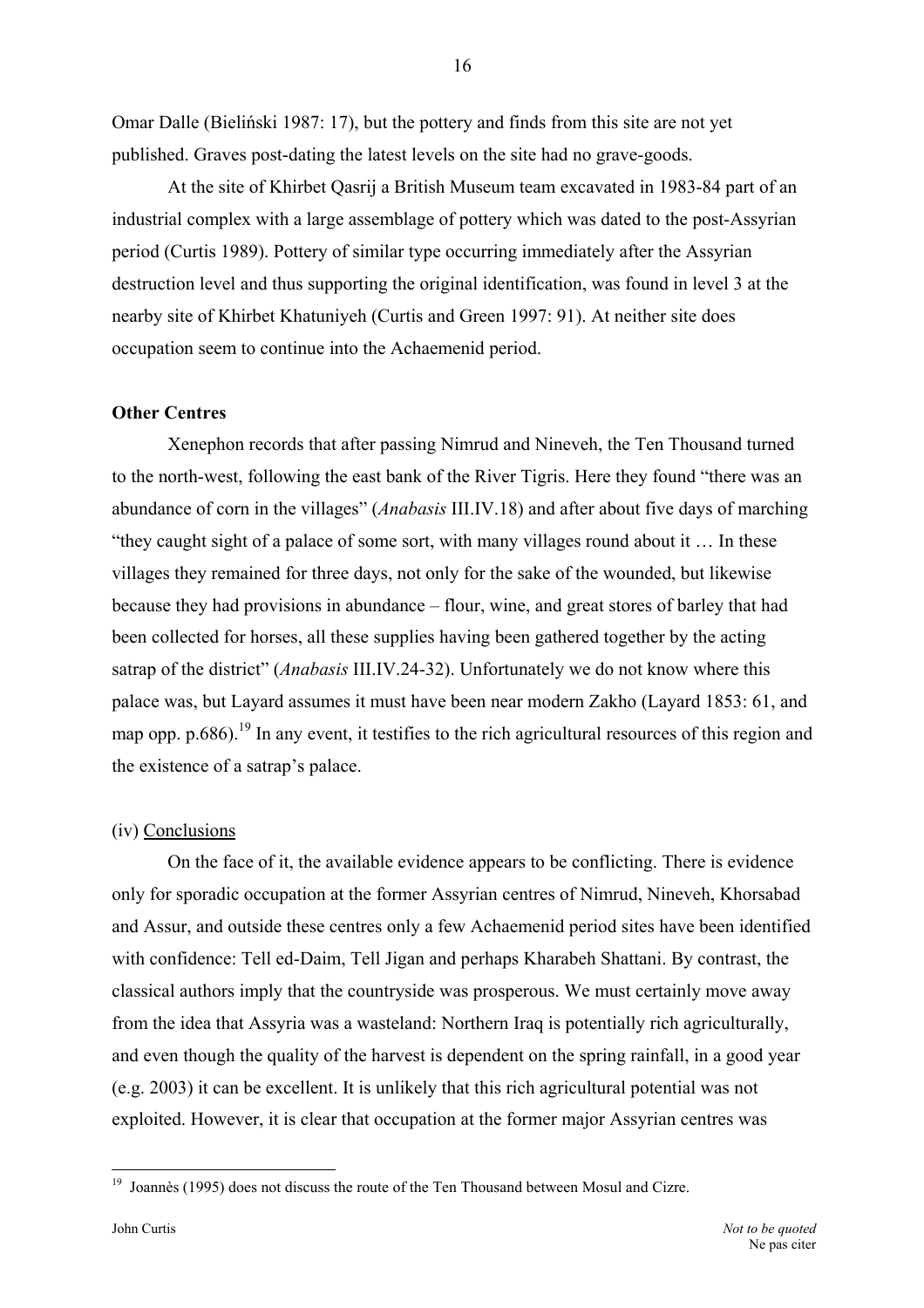sparse and patchy. The likelihood is that settlement was mainly in villages at plain level or on small, sometimes prehistoric mounds such as Tell ed-Darim and Kharabeh Shattani. Graves on larger mounds such as Nimrud, Assur and Tell Jigan are not evidence of occupation *on* those sites, as graves are often dug into prominent local landmarks, for example at Balawat (Curtis 2002). Settlements on the plain are notoriously difficult to find, and are often discovered by chance. Even then, we are not yet confident in our ability to identify Achaemenid pottery. However, the situation is slowly improving and some type fossils are starting to emerge, and in due course it is likely that we will see an increasing number of Achaemenid village settlements being identified.

The picture of a flourishing rural economy is borne out by the itinerary of Nehtihor, by the testimony of the classical authors, and by the tribute of the 'Assyrian' delegation at Persepolis. There seems also to have been stability, to judge from the fact that the 'royal road' ran across Assyria. It is sometimes supposed that Assyria was an economic backwater because the road ran from Susa to Erbil via Mandali, and then turns westwards, thus avoiding the southern part of Assyria (Roux 1964: 343-4) but until very recent times the main road from Baghdad to Mosul ran up the east side of the Tigris via Kirkuk. It is likely, then, that the Assyrian countryside was stable and prosperous. At the same time, there is no evidence for *major* urban centres, with the possible exception of Erbil, and it is doubtful whether they existed.

#### **Bibliography**

al-Tekriti, A.Q., 1960. 'The excavations at Tell ed-Daim (Dokan)', *Sumer* XVI: 93-109 (Arabic section).

Andrae, W., 1977. *Das wiedererstandene Assur*, new impression edited by B.Hrouda, München.

Baird, D., Campbell, S., and Watkins, T. (eds.), 1995. *Excavations at Kharabeh Shattani* II, University of Edinburgh, Department of Archaeology, Occasional Paper no.18.

Barag, D., 1985. *Catalogue of Western Asiatic Glass in the British Museum* I, London.

Bieliński, P., 1987. 'Tell Raffaan and Tell Rijim 1984-85', *Researches on the Antiquities of the Saddam Dam Salvage Project and Other Researches,* Baghdad: 13-19.

Black, J.A., 1997. 'Hellenistic cuneiform writing from Assyria: the tablet from Tell Fisna', Al-Rāfidān 18: 229-238.

Boardman, J., 2000. *Persia and the West: an Archaeological Investigation of the Genesis of Achaemenid Art*, London.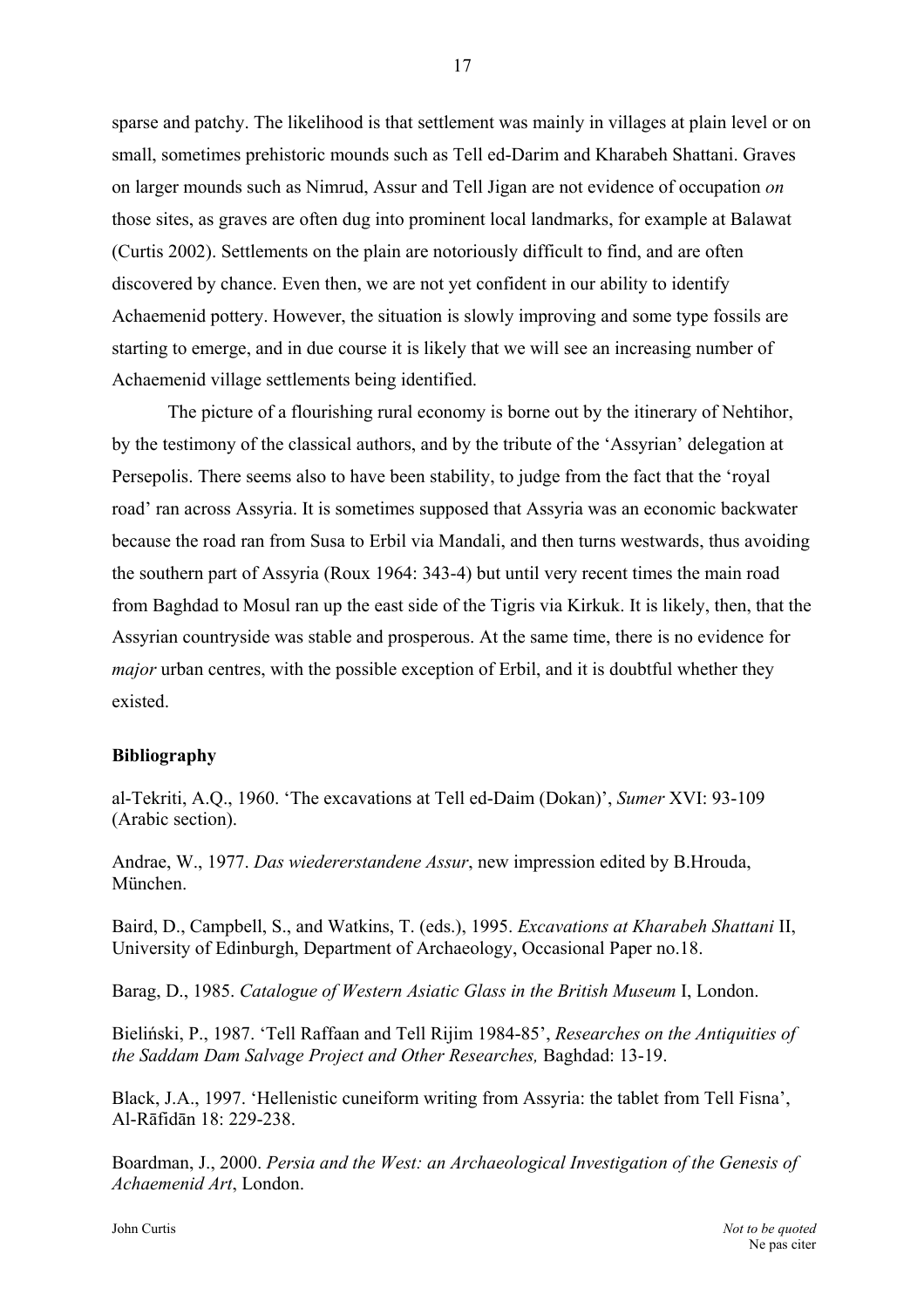Briant, P., 2002. *From Cyrus to Alexander: A History of the Persian Empire*, Winona Lake, Indiana.

Collon, D., 2001. *Catalogue of the Western Asiatic Seals in the British Museum V: Neo-Assyrian and Neo-Babylonian Periods*, London.

Curtis, J.E., 1983. 'Some axe-heads from Chagar Bazar and Nimrud', *Iraq* 45: 73-81.

Curtis, J.E., 1989. *Excavations at Qasrij Cliff and Khirbet Qasrij*, Saddam Dam Report 10, London.

Curtis, J.E., 1997 (ed.). *Mesopotamia and Iran in the Persian Period: Conquest and Imperialism 539-331 BC*, London.

Curtis, J.E., and Green, A.R., 1997. *Excavations at Khirbet Khatuniyeh*, Saddam Dam Report 11, London.

Curtis, J.E., 2002. 'Reflections on Balawat', *Of Pots and Plans: Papers … presented to David Oates*, London: 54-66.

Curtis, J.E., 2004. 'The Assyrian heartland in the period 612-539 BC', in G.B. Lianfranchi, R. Rollinger and M.D. Roaf (eds.), *Continuity of Empire: Assyria, Media, Persia*, proceedings of a conference at Padua  $26^{th} - 28^{th}$  April 2001, Padua: 95-109.

Dalley, S., 1993. 'Nimrud after 612', *Altorientalische Forschungen* 20: 134-147.

Dalton, O.M., 1964. *The Treasure of the Oxus with Other Examples of Early Oriental Metal-Work*, 3rd edition, London.

Finkel, I.L., 1997. 'No Nineveh in the Cyrus Cylinder', *NABU*: 23, note 24.

Ghirshman, R., 1954. *Village Perse-Achéménide*, MDAI XXXVI, Paris.

Grayson, A.K., 1975. *Assyrian and Babylonian Chronicles*, Texts from Cuneiform Sources 5, Locust Valley.

Gullini, G., *et al*. (eds.), 1985. *The Land Between Two Rivers*, exhibition catalogue, Turin.

Haller, A., 1954. *Die Gräber und Grüfte von Assur*, WVDO-G 65, Berlin.

Hussein, M.M., and Suleiman, A., 2000. *Nimrud: a City of Golden Treasures*, Baghdad.

Jakob-Rost, L., 1962. 'Zum Ohrschmuck der Assyrer', *Staatliche Museen zu Berlin: Forschungen und Berichte* 5: 34-39.

Ii, H., and Kawamata, M., 1984-85. 'The excavations at Tell Jigān by the Japanese archaeological expedition: a preliminary report on the first season of work', Al-Rāfidān V-VI: 151-214.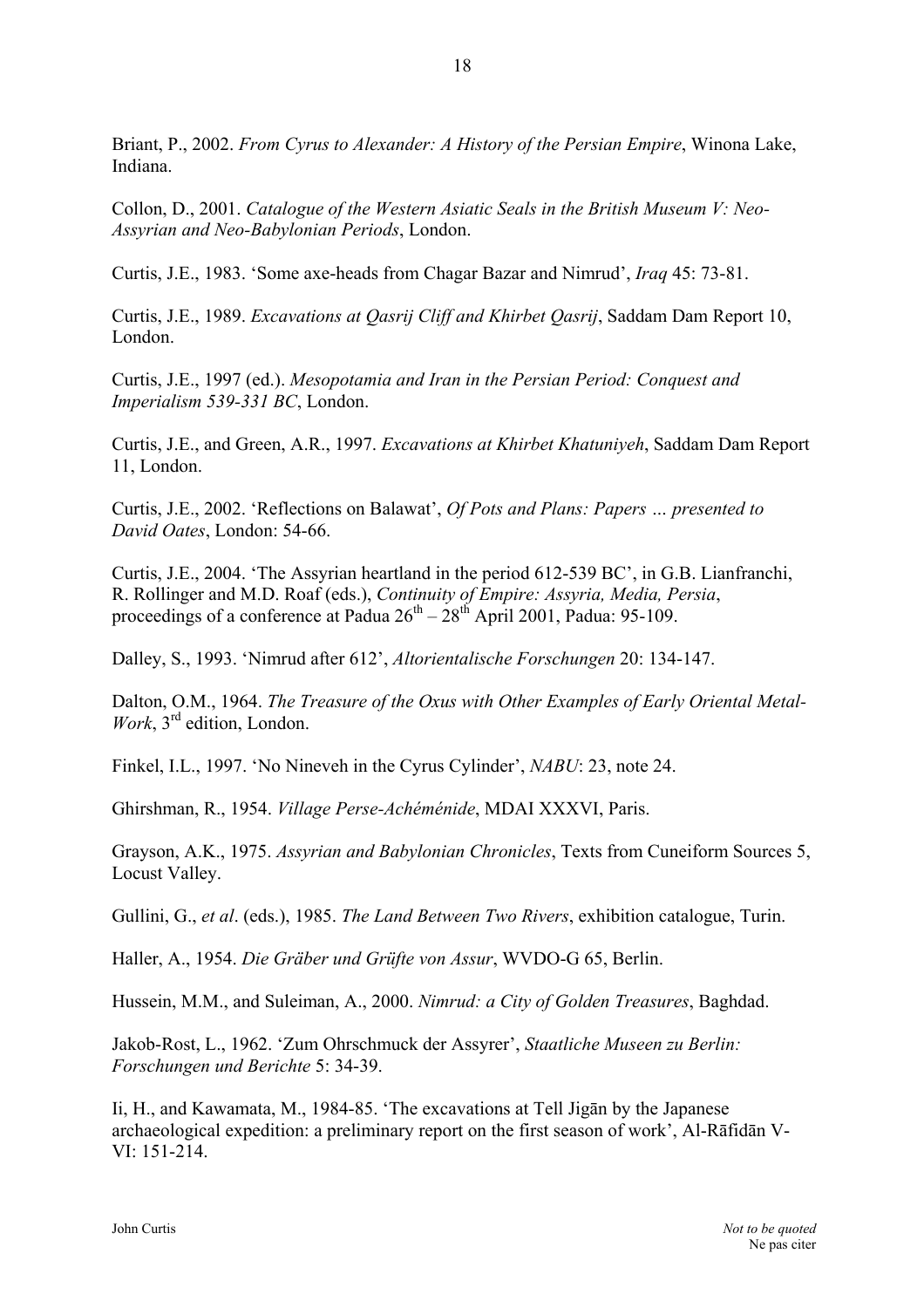Joannès, F., 1995. 'L'itinéraire des Dix-Mille en Mésopotamie et l'apport des sources cunéiformes', in P.Briant (ed.), *Dans les pas de Dix-Mille*, PALLAS 43: 173-199.

Kawami, T.S., 1972. 'A possible source for the sculptures of the Audience Hall, Pasargadae', *Iran* X: 146-148.

Kent, R.G., 1953. *Old Persian: Grammar, Texts, Lexicon*, New Haven, Connecticut.

Kuhrt, A., 1990. 'Achaemenid Babylonia: sources and problems', *Achaemenid History* IV: 177-194.

Kuhrt, A.1995a. 'The Assyrian heartland in the Achaemenid period', in P.Briant (ed.), *Dans les pas de Dix-Mille*, PALLAS 43: 239-254.

Kuhrt, A.1995b. '*The Ancient Near East*, 2 vols., London and New York.

Layard, A.H., 1853. *Discoveries in the Ruins of Nineveh and Babylon*, London.

Loud, G., and Altman, C.B., 1938. *Khorsabad II: The Citadel and the Town*, OIP 40, Chicago.

Mallowan, M.E.L., 1954. 'The excavations at Nimrud (Kalhu), 1953', *Iraq* XVI: 59-163.

Mallowan, M.E.L., 1966. *Nimrud and its Remains*, 2 vols., London.

Merrillees, P.H., forthcoming. *Catalogue of the Western Asiatic Seals in the British Museum VI: Pre-Achaemenid and Achaemenid Periods*, London.

Moorey, P.R.S., 1980a. *Cemeteries of the First Millennium B.C. at Deve Hüyük*, BAR-S87, Oxford.

Moorey, P.R.S., 1980b. 'Metal wine-sets in the Ancient Near East', *Iranica Antiqua* 15: 181- 197.

Oates, D., 1968. *Studies in the Ancient History of Northern Iraq*, London.

Oates, J., 1991. 'The fall of Assyria (635-609 B.C.)', *Cambridge Ancient History*, 2<sup>nd</sup> ed., 162-193.

Oates, D. and J., 2001. *Nimrud: an Assyrian Imperial City Revealed*, London.

Oates, D. and J., 1958. 'Nimrud 1957: the Hellenistic settlement', *Iraq* 20: 114-157.

Parker, B., 1955. 'Excavations at Nimrud, 1949-1953; seals and seal impressions', *Iraq* XVII: 93-125.

Reade, J.E., 1986. 'A hoard of silver currency from Achaemenid Babylonia', *Iran* XXIV: 79- 89.

Reade, J.E., 1992. 'The Elamite tablets from Nineveh', *NABU*: 87-88, note 119.